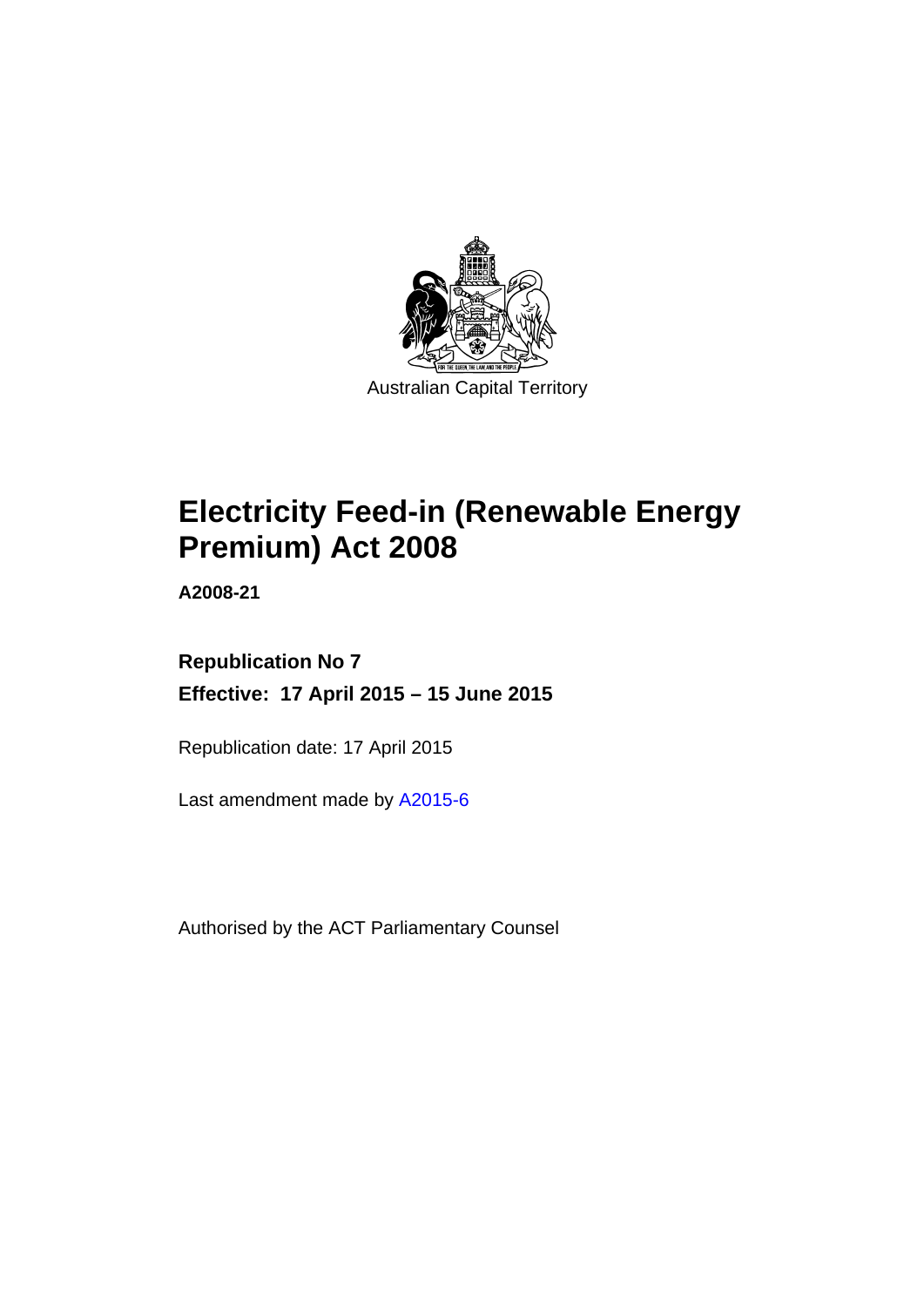### **About this republication**

### **The republished law**

This is a republication of the *Electricity Feed-in (Renewable Energy Premium) Act 2008* (including any amendment made under the *[Legislation Act 2001](http://www.legislation.act.gov.au/a/2001-14)*, part 11.3 (Editorial changes)) as in force on 17 April 2015*.* It also includes any commencement, amendment, repeal or expiry affecting this republished law to 17 April 2015.

The legislation history and amendment history of the republished law are set out in endnotes 3 and 4.

### **Kinds of republications**

The Parliamentary Counsel's Office prepares 2 kinds of republications of ACT laws (see the ACT legislation register at [www.legislation.act.gov.au](http://www.legislation.act.gov.au/)):

- authorised republications to which the *[Legislation Act 2001](http://www.legislation.act.gov.au/a/2001-14)* applies
- unauthorised republications.

The status of this republication appears on the bottom of each page.

### **Editorial changes**

The *[Legislation Act 2001](http://www.legislation.act.gov.au/a/2001-14)*, part 11.3 authorises the Parliamentary Counsel to make editorial amendments and other changes of a formal nature when preparing a law for republication. Editorial changes do not change the effect of the law, but have effect as if they had been made by an Act commencing on the republication date (see *[Legislation Act 2001](http://www.legislation.act.gov.au/a/2001-14)*, s 115 and s 117). The changes are made if the Parliamentary Counsel considers they are desirable to bring the law into line, or more closely into line, with current legislative drafting practice.

This republication does not include amendments made under part 11.3 (see endnote 1).

### **Uncommenced provisions and amendments**

If a provision of the republished law has not commenced, the symbol  $\mathbf{U}$  appears immediately before the provision heading. Any uncommenced amendments that affect this republished law are accessible on the ACT legislation register [\(www.legislation.act.gov.au\)](http://www.legislation.act.gov.au/). For more information, see the home page for this law on the register.

#### **Modifications**

If a provision of the republished law is affected by a current modification, the symbol  $\mathbf{M}$ appears immediately before the provision heading. The text of the modifying provision appears in the endnotes. For the legal status of modifications, see the *[Legislation Act 2001](http://www.legislation.act.gov.au/a/2001-14)*, section 95.

#### **Penalties**

At the republication date, the value of a penalty unit for an offence against this law is \$150 for an individual and \$750 for a corporation (see *[Legislation Act 2001](http://www.legislation.act.gov.au/a/2001-14)*, s 133).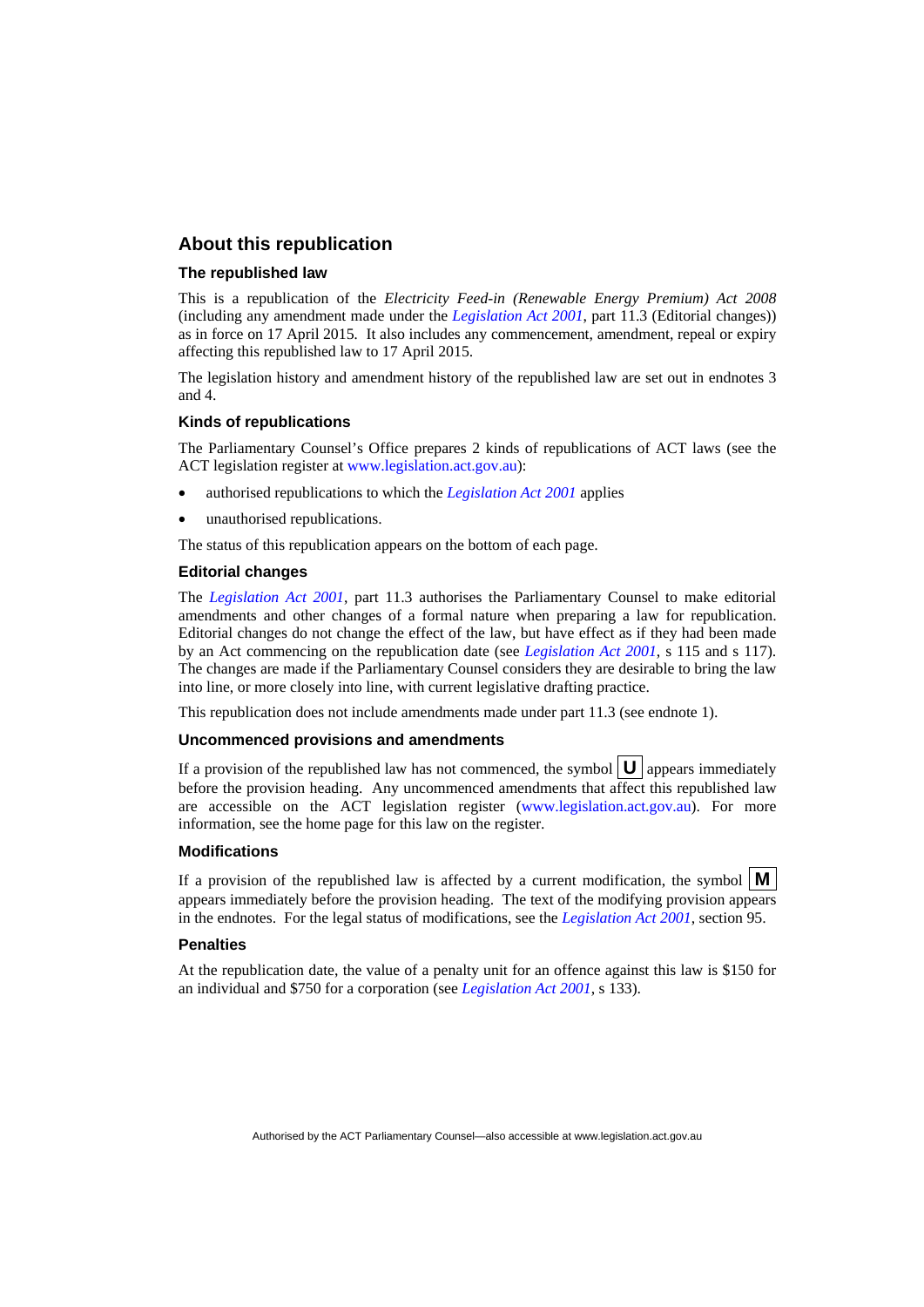

# **Electricity Feed-in (Renewable Energy Premium) Act 2008**

### **Contents**

| Part 1         | <b>Preliminary</b>                                                                                    |   |  |  |  |
|----------------|-------------------------------------------------------------------------------------------------------|---|--|--|--|
| 1              | Name of Act                                                                                           | 2 |  |  |  |
| 4              | Dictionary                                                                                            | 2 |  |  |  |
| 5              | <b>Notes</b>                                                                                          |   |  |  |  |
| Part 1A        | <b>Objects and important concepts</b>                                                                 |   |  |  |  |
| 5A             | Objects of Act                                                                                        | 3 |  |  |  |
| 5B             | Meaning of renewable energy generator and renewable energy source                                     |   |  |  |  |
| 5C             | Meaning of capacity                                                                                   | 4 |  |  |  |
| 5D             | Meaning of medium renewable energy generator and micro renewable<br>4<br>energy generator             |   |  |  |  |
| 5E             | Meaning of <i>compliant</i>                                                                           | 5 |  |  |  |
| 5F             | Meaning of eligible entity                                                                            | 6 |  |  |  |
| R7<br>17/04/15 | Electricity Feed-in (Renewable Energy Premium) Act 2008<br>contents 1<br>Effective: 17/04/15-15/06/15 |   |  |  |  |

Page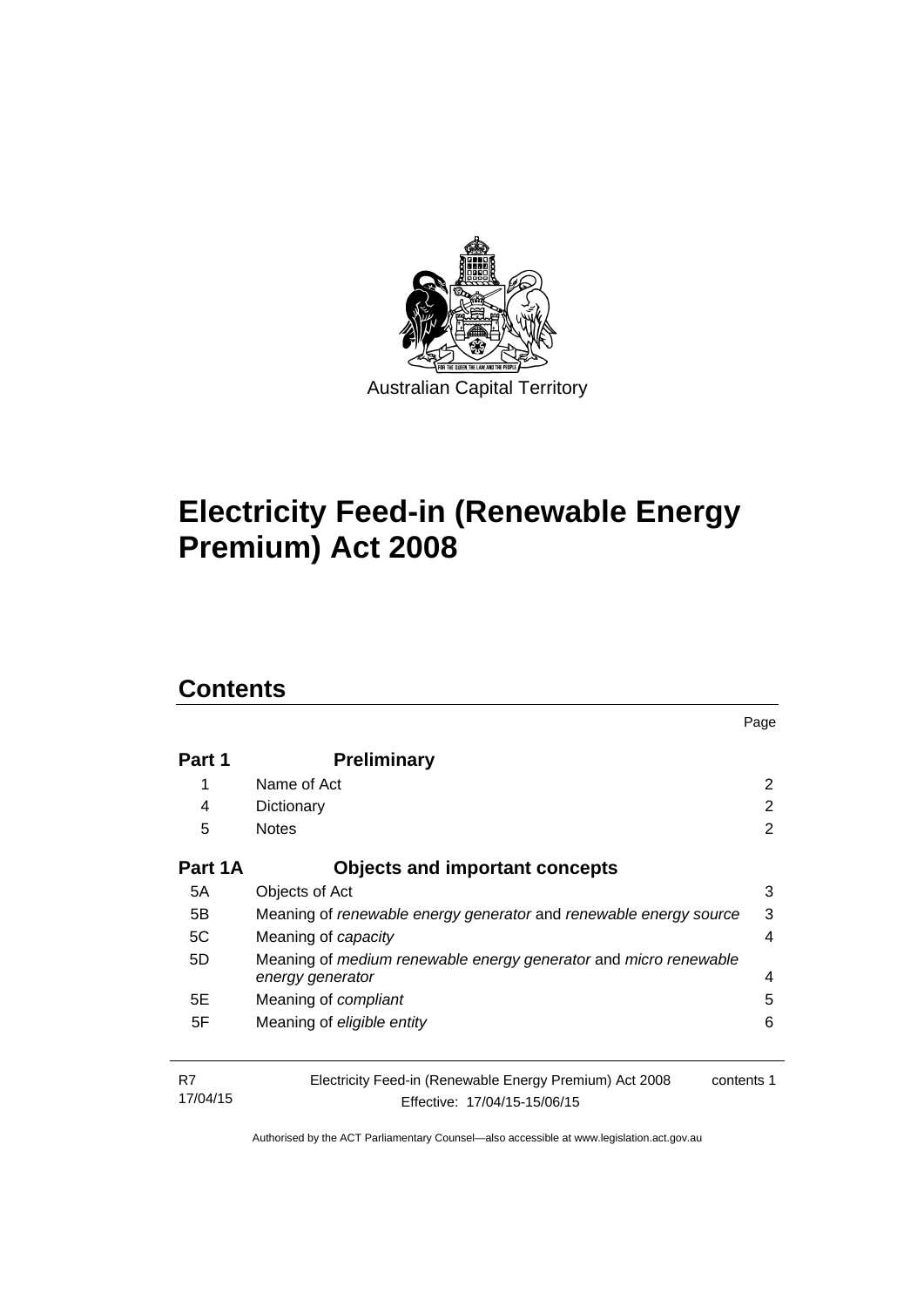### **Contents**

|                   |                                                                 | Page |
|-------------------|-----------------------------------------------------------------|------|
| Part 2            | Renewable energy-supply to electricity                          |      |
|                   | network                                                         |      |
| 6                 | Feed-in from renewable energy generators to electricity network | 9    |
| 6A                | What is the normal cost of electricity?                         | 10   |
| $\overline{7}$    | Utility service                                                 | 10   |
| 8                 | Payment for electricity from renewable energy generators        | 10   |
| 8A                | Recovery of cost of renewable energy premium                    | 12   |
| 9                 | Determination of percentages                                    | 12   |
| Part 3            | Renewable energy premium—determination                          |      |
|                   | of rate                                                         |      |
| 10                | Determination of premium rate                                   | 13   |
| 11                | Premium rate-20 years                                           | 14   |
| Part 3A           | <b>Reporting</b>                                                |      |
| <b>11A</b>        | <b>Report by Minister</b>                                       | 17   |
| 11B               | Electricity distributors to give information to Minister        | 17   |
| Part 4            | <b>Miscellaneous</b>                                            |      |
| 12                | Regulation-making power                                         | 18   |
| 13                | Review of operation of Act                                      | 18   |
|                   |                                                                 |      |
| <b>Dictionary</b> |                                                                 | 19   |
| <b>Endnotes</b>   |                                                                 |      |
| 1                 | About the endnotes                                              | 21   |
| $\overline{2}$    | Abbreviation key                                                | 21   |
| 3                 | Legislation history                                             | 22   |
| 4                 | Amendment history                                               | 24   |

5 [Earlier republications 26](#page-29-0)

| contents 2 | Electricity Feed-in (Renewable Energy Premium) Act 2008 |          |  |
|------------|---------------------------------------------------------|----------|--|
|            | Effective: 17/04/15-15/06/15                            | 17/04/15 |  |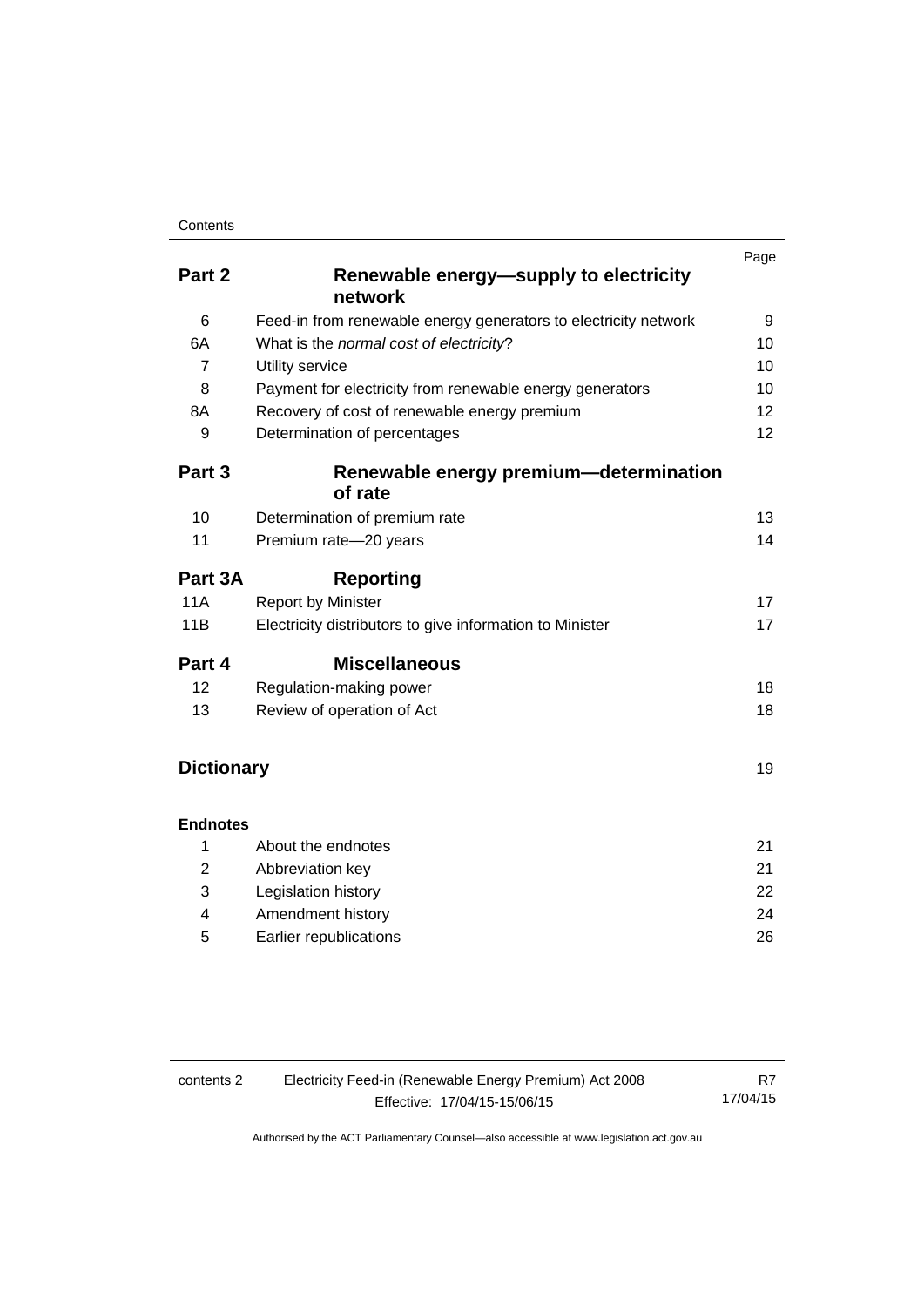

# **Electricity Feed-in (Renewable Energy Premium) Act 2008**

An Act about the supply of electricity from solar and other renewable energy sources to electricity distributors, and for other purposes

R7 17/04/15

l

page 1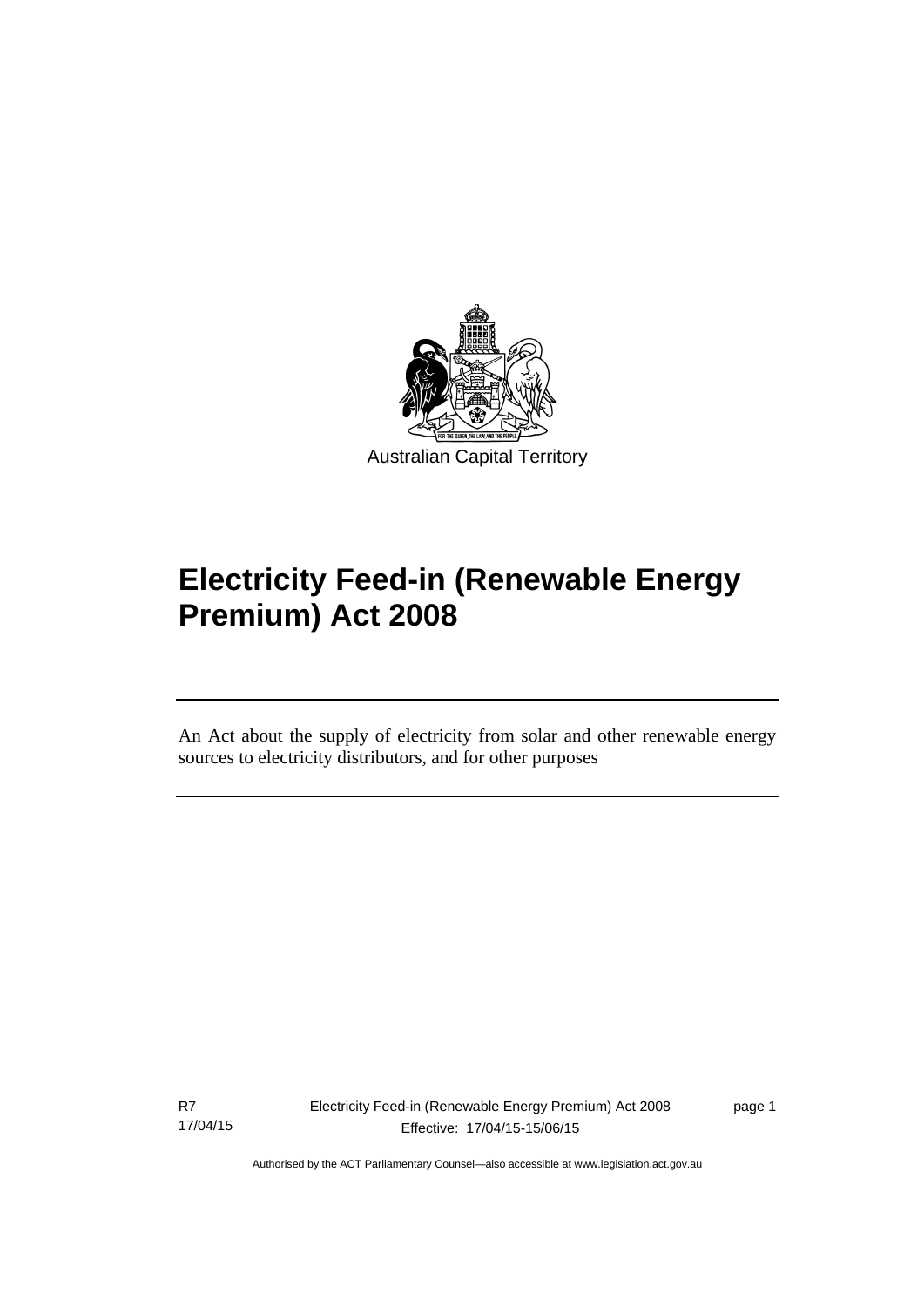### Part 1 **Preliminary**

Section 1

### <span id="page-5-0"></span>**Part 1** Preliminary

### <span id="page-5-1"></span>**1 Name of Act**

This Act is the *Electricity Feed-in (Renewable Energy Premium) Act 2008*.

### <span id="page-5-2"></span>**4 Dictionary**

The dictionary at the end of this Act is part of this Act.

*Note 1* The dictionary at the end of this Act defines certain terms used in this Act, and includes references (*signpost definitions*) to other terms defined elsewhere.

> For example, the signpost definition '*electricity distributor*—see the *[Utilities Act 2000](http://www.legislation.act.gov.au/a/2000-65)*, dictionary.' means that the term 'electricity distributor' is defined in that dictionary and the definition applies to this Act.

*Note 2* A definition in the dictionary (including a signpost definition) applies to the entire Act unless the definition, or another provision of the Act, provides otherwise or the contrary intention otherwise appears (see [Legislation Act,](http://www.legislation.act.gov.au/a/2001-14) s  $155$  and s  $156$  (1)).

### <span id="page-5-3"></span>**5 Notes**

A note included in this Act is explanatory and is not part of this Act.

*Note* See the [Legislation Act,](http://www.legislation.act.gov.au/a/2001-14) s 127 (1), (4) and (5) for the legal status of notes.

R7 17/04/15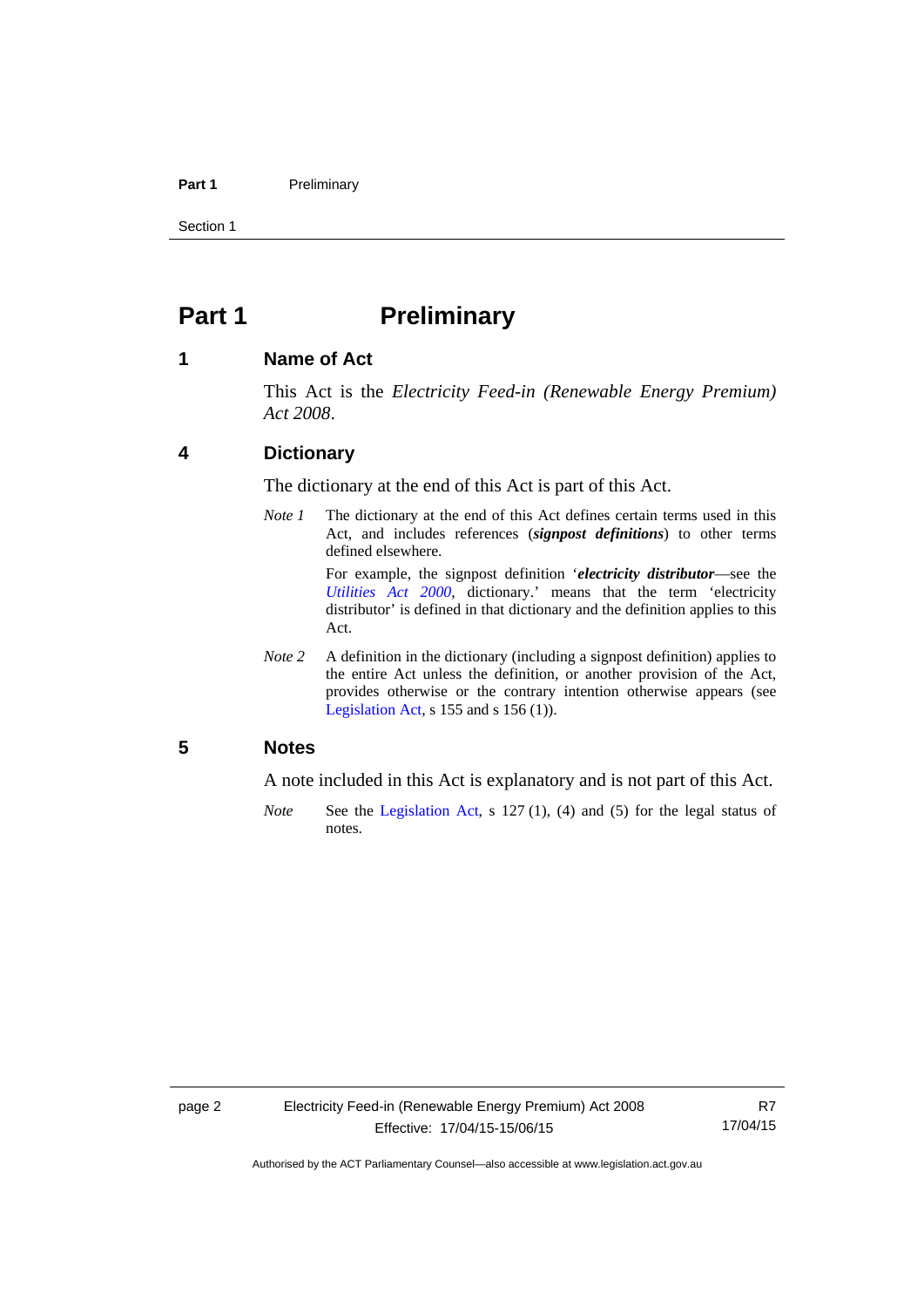### <span id="page-6-0"></span>**Part 1A Objects and important concepts**

### <span id="page-6-1"></span>**5A Objects of Act**

The objects of this Act are to—

- (a) promote the generation of electricity from renewable energy sources; and
- (b) reduce the ACT's contribution to human-induced climate change; and
- (c) diversify the ACT energy supply; and
- (d) reduce the ACT's vulnerability to long-term price volatility in relation to fossil fuels.

### <span id="page-6-2"></span>**5B Meaning of** *renewable energy generator* **and** *renewable energy source*

(1) In this Act:

*renewable energy generator* means an energy generator that generates electricity from a renewable energy source, and includes—

- (a) a micro renewable energy generator; and
- (b) a medium renewable energy generator.

*renewable energy source* means any of the following:

- (a) solar;
- (b) wind;
- (c) any other source determined by the Minister.
- (2) A determination is a disallowable instrument.
	- *Note* A disallowable instrument must be notified, and presented to the Legislative Assembly, under the [Legislation Act.](http://www.legislation.act.gov.au/a/2001-14)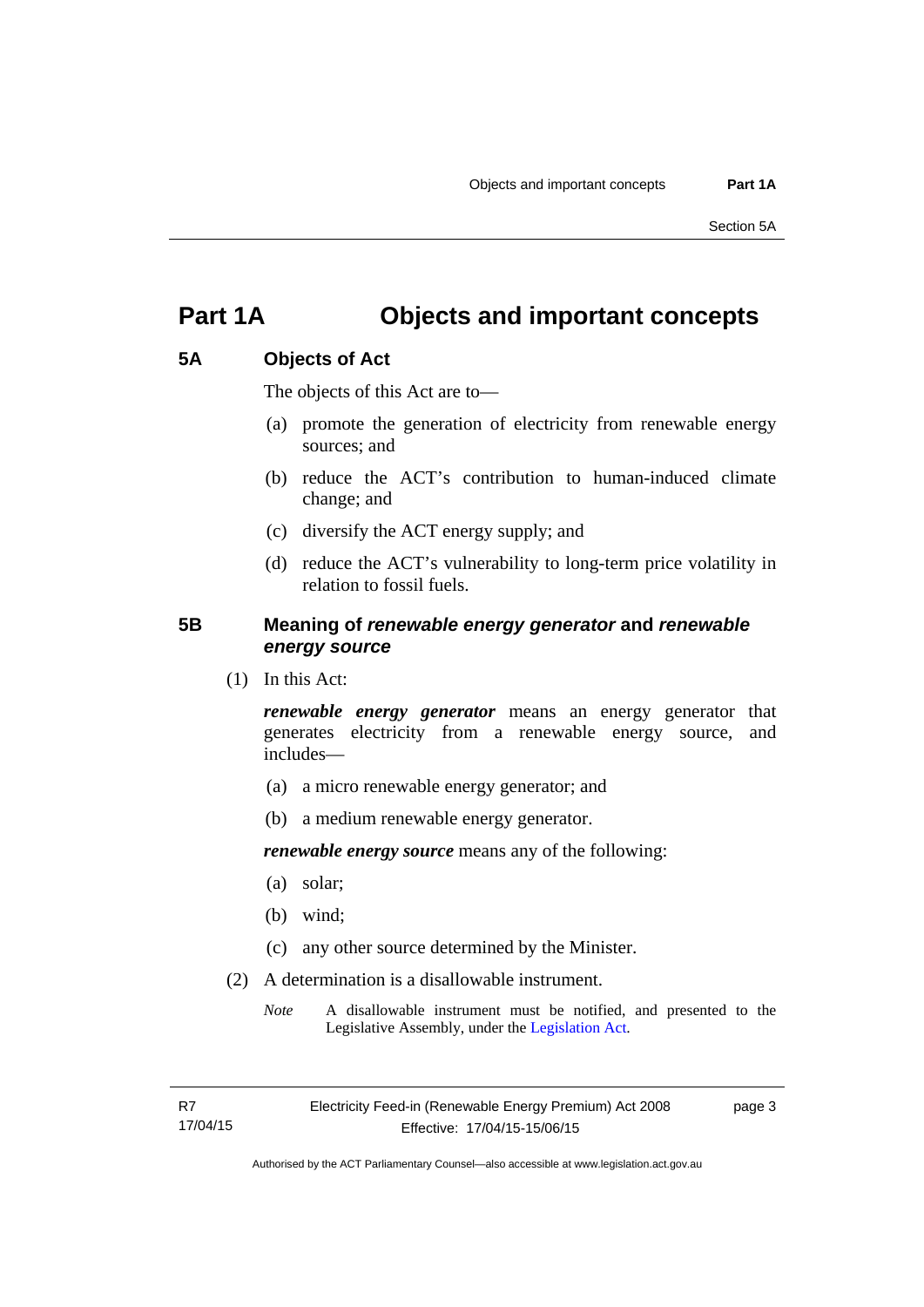Section 5C

### <span id="page-7-0"></span>**5C Meaning of** *capacity*

### (1) In this Act:

*capacity*, of a renewable energy generator, means—

- (a) if the generator is a solar photovoltaic generator—the rated power output of the panels of the generator; or
- (b) if the Minister determines a method for measuring the capacity of a generator under subsection (2)—the capacity measured by the determined method.
- (2) The Minister may determine the method for measuring the capacity of renewable energy generators.
	- *Note* Power to make a statutory instrument (including a regulation) includes power to make different provision for different categories (see [Legislation Act,](http://www.legislation.act.gov.au/a/2001-14) s 48).
- (3) A determination is a disallowable instrument.
	- *Note* A disallowable instrument must be notified, and presented to the Legislative Assembly, under the [Legislation Act.](http://www.legislation.act.gov.au/a/2001-14)

### <span id="page-7-1"></span>**5D Meaning of** *medium renewable energy generator* **and**  *micro renewable energy generator*

In this Act:

*medium renewable energy generator* means a renewable energy generator that has a total capacity more than 30kW but not more than 200kW.

*micro renewable energy generator* means a renewable energy generator that has a total capacity not more than 30kW.

R7 17/04/15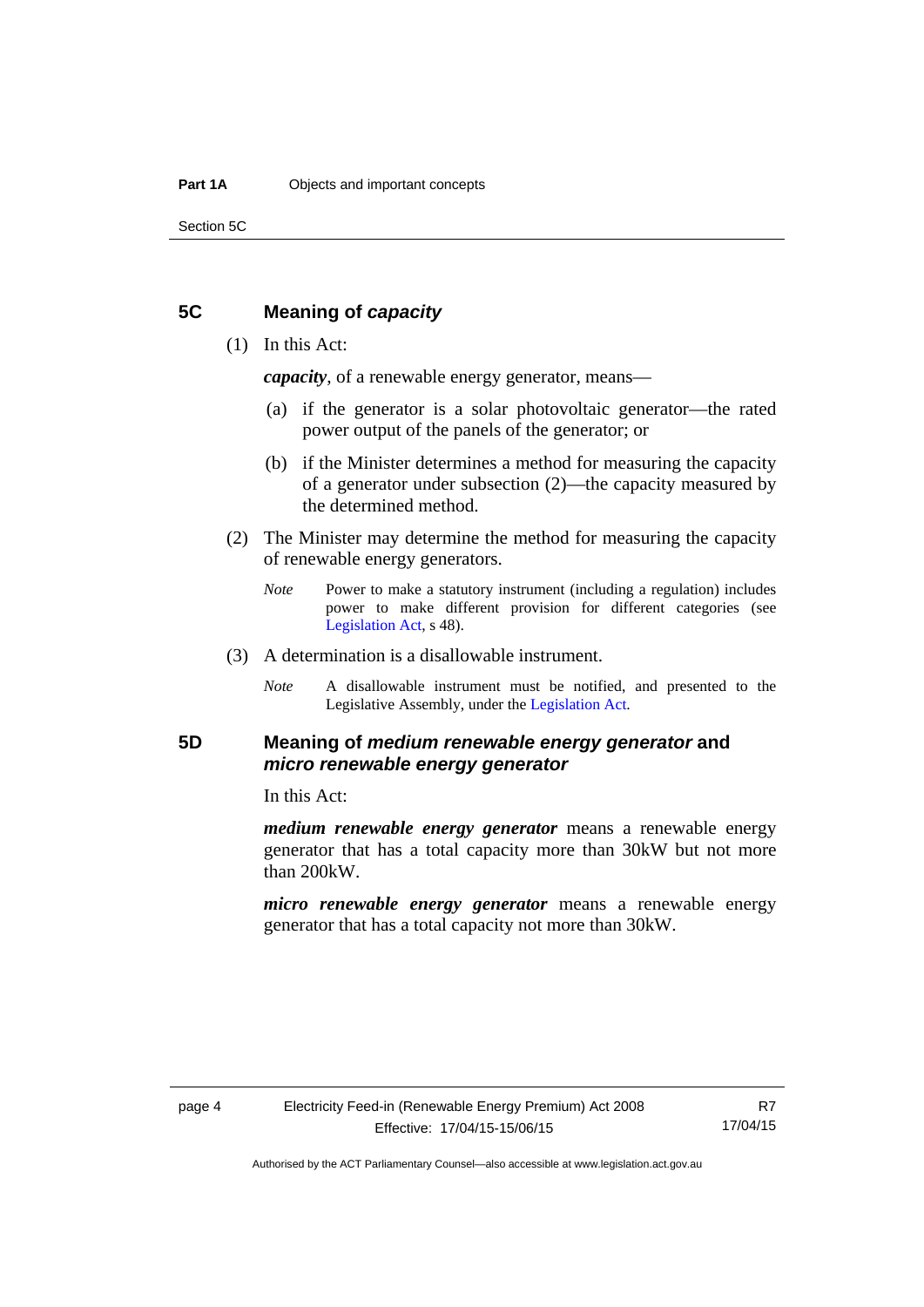### <span id="page-8-0"></span>**5E Meaning of** *compliant*

- (1) For this Act, a renewable energy generator is *compliant* if—
	- (a) the generator is installed on premises in the ACT; and
	- (b) when connected to the electricity distributor's network, it complies with the service and installation rules; and
	- (c) the total capacity of the generator, or the total capacity of all renewable energy generators installed on the premises, is not more than—
		- (i) 200kW; or
		- (ii) if the Minister determines another capacity under subsection (2)—the applicable determined capacity; and
	- (d) if the generator is a micro or medium renewable energy generator—the generator is connected to the electricity distributor's network before the total capacity of all micro and medium renewable energy generators connected to the network reaches—
		- (i) 30MW; or
		- (ii) if the Minister determines another capacity under subsection (3)—the determined capacity.
- (2) The Minister may determine a total capacity for the following:
	- (a) micro renewable energy generators installed on premises;
	- (b) medium renewable energy generators installed on premises;
	- (c) all renewable energy generators installed on premises.
- (3) The Minister may determine the total capacity for all micro and medium renewable energy generators connected to the electricity distributor's network.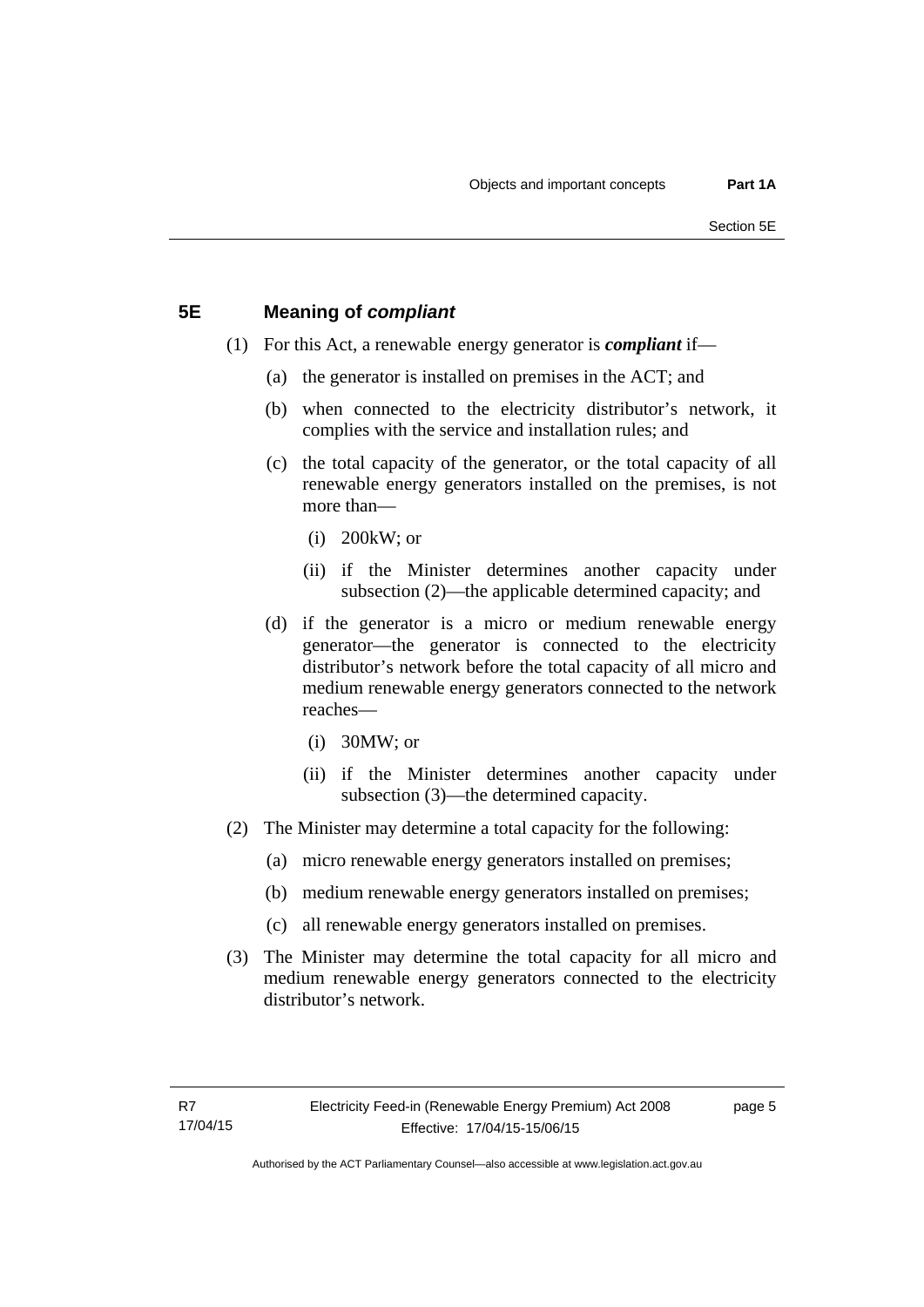Section 5F

- (4) A determination is a disallowable instrument.
	- *Note* A disallowable instrument must be notified, and presented to the Legislative Assembly, under the [Legislation Act.](http://www.legislation.act.gov.au/a/2001-14)
- (5) In this section:

*service and installation rules* means the service and installation rules for connection to the electricity distribution network, as in force from time to time, made under a technical code, as in force from time to time, made under the *[Utilities Act 2000](http://www.legislation.act.gov.au/a/2000-65)*.

*Note* Technical codes made under the *[Utilities Act 2000](http://www.legislation.act.gov.au/a/2000-65)* are accessible at [www.icrc.act.gov.au.](http://www.icrc.act.gov.au/) The service and installation rules are accessible at [www.actewagl.com.au](http://www.actewagl.com.au/).

### <span id="page-9-0"></span>**5F Meaning of** *eligible entity*

(1) In this Act:

### *eligible entity*—

- (a) means—
	- (i) if an incorporated association owns the premises on which a compliant renewable energy generator is installed—the incorporated association; or
	- (ii) if a cooperative owns the premises on which a compliant renewable energy generator is installed—the cooperative; or
	- (iii) if a person owns commercial or retail premises on which a compliant renewable energy generator is installed—the person; or
	- (iv) if a person (the *lessee*) leases premises, or a part of premises, to install or operate a compliant renewable energy generator—the lessee; or
	- (v) in any other case—the occupier of premises on which a compliant renewable energy generator is installed; but

R7 17/04/15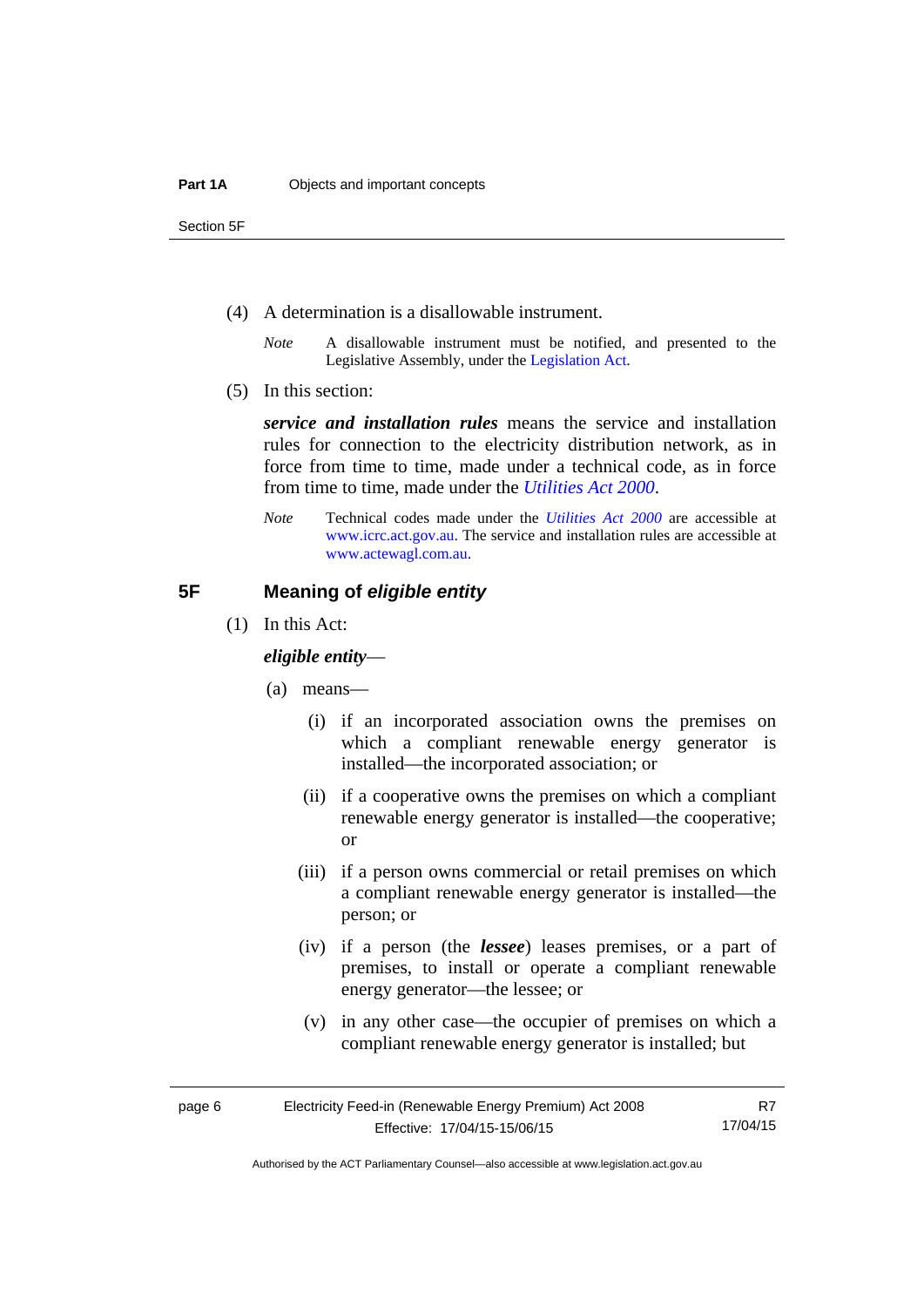- (b) does not include—
	- (i) a territory agency; or
	- (ii) a territory-owned corporation; or
	- (iii) the Commonwealth or a Commonwealth authority; or
	- (iv) an entity determined by the Minister.
- (2) A determination is a disallowable instrument.
	- *Note* A disallowable instrument must be notified, and presented to the Legislative Assembly, under the [Legislation Act.](http://www.legislation.act.gov.au/a/2001-14)
- (3) In this section:

*commercial premises*—see the *[Leases \(Commercial and Retail\)](http://www.legislation.act.gov.au/a/2001-18)  [Act 2001](http://www.legislation.act.gov.au/a/2001-18)*, section 7 (1).

*Commonwealth authority* means any of the following (other than an educational institution):

- (a) a corporation established for a public purpose under a Commonwealth Act;
- (b) a company in which a controlling interest is held by any 1 of the following, or by 2 or more of the following together:
	- (i) the Commonwealth;
	- (ii) a corporation mentioned in paragraph (a);
	- (iii) an entity mentioned in subparagraph (i) or (ii).

*cooperative*—see the *[Cooperatives Act 2002](http://www.legislation.act.gov.au/a/2002-45)*, dictionary.

### *educational institution* means—

 (a) a government school or school-related institution established under the *[Education Act 2004](http://www.legislation.act.gov.au/a/2004-17)*, section 20; or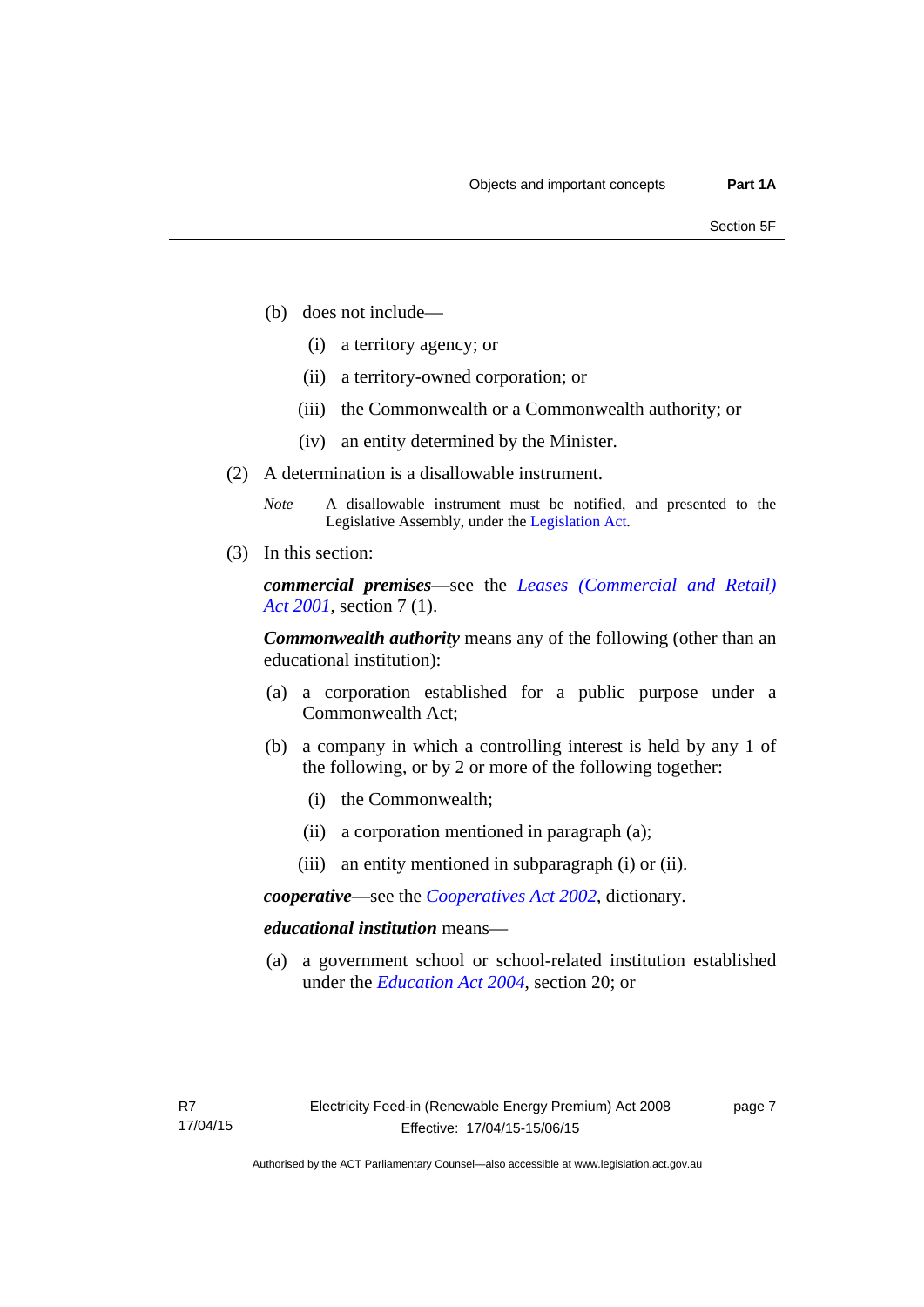Section 5F

 (b) a registered higher education provider under the *[National](http://www.comlaw.gov.au/Series/C2011A00012)  [Vocational Education and Training Regulator Act 2011](http://www.comlaw.gov.au/Series/C2011A00012)* (Cwlth).

*incorporated association* means an association incorporated under the *[Associations Incorporation Act 1991](http://www.legislation.act.gov.au/a/1991-46)* or a law of another jurisdiction corresponding, or substantially corresponding, to that Act.

*occupier*, of premises, means the person to whom electricity for the premises is supplied by a NERL retailer.

*retail premises*—see the *[Leases \(Commercial and Retail\) Act 2001](http://www.legislation.act.gov.au/a/2001-18)*, section 7 (2).

*territory agency* means any of the following (other than an educational institution):

- (a) the Territory;
- (b) a territory instrumentality, and any other corporation established for a public purpose under a territory law;
- (c) a company in which a controlling interest is held by any 1 of the following, or by 2 or more of the following together:
	- (i) the Territory;
	- (ii) a Minister;
	- (iii) a corporation mentioned in paragraph (b);
	- (iv) an entity mentioned in subparagraphs (i) to (iii).

R7 17/04/15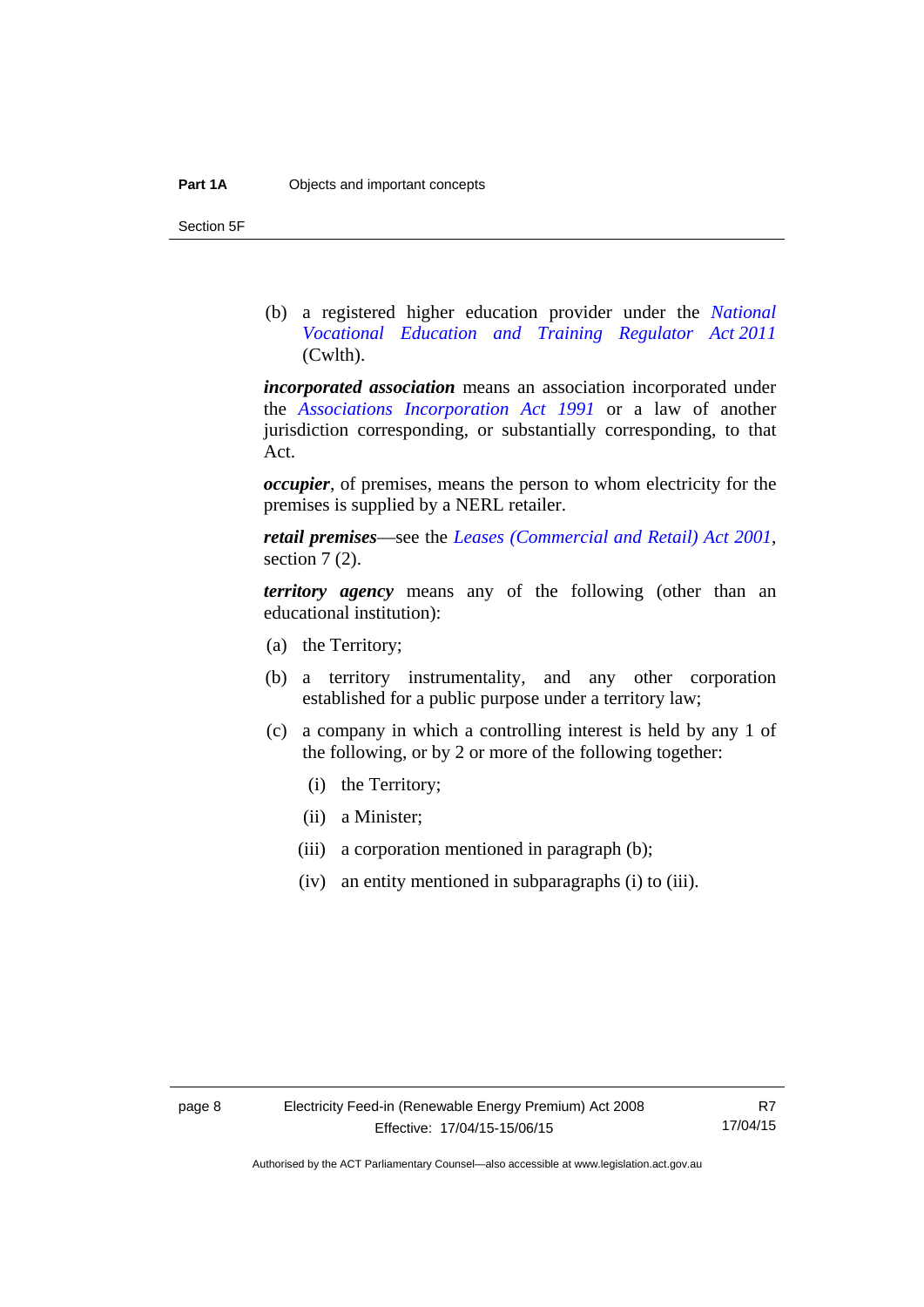### <span id="page-12-0"></span>**Part 2 Renewable energy—supply to electricity network**

### <span id="page-12-1"></span>**6 Feed-in from renewable energy generators to electricity network**

(1) This section applies to—

- (a) an electricity distributor licensed to distribute electricity through an electricity network; and
- (b) a NERL retailer authorised to supply electricity from the electricity network.
- (2) It is a condition of the electricity distributor's licence that the distributor must, on application by an eligible entity—
	- (a) connect a renewable energy generator to the distributor's network to enable electricity generated by the generator to be supplied to the network; and
	- (b) reimburse the NERL retailer that supplies electricity to the eligible entity's premises the difference between—
		- (i) the amount payable under subsection (3) for electricity generated by the generator to be supplied to the network; and
		- (ii) the normal cost of that electricity; and
	- (c) pass on to the eligible entity the additional metering costs in relation to electricity generated by the generator.
- (3) The NERL retailer must, on application by an eligible entity, pay the eligible entity, in accordance with section 8, for the total amount of electricity generated by the renewable energy generator on or after the day the application is made.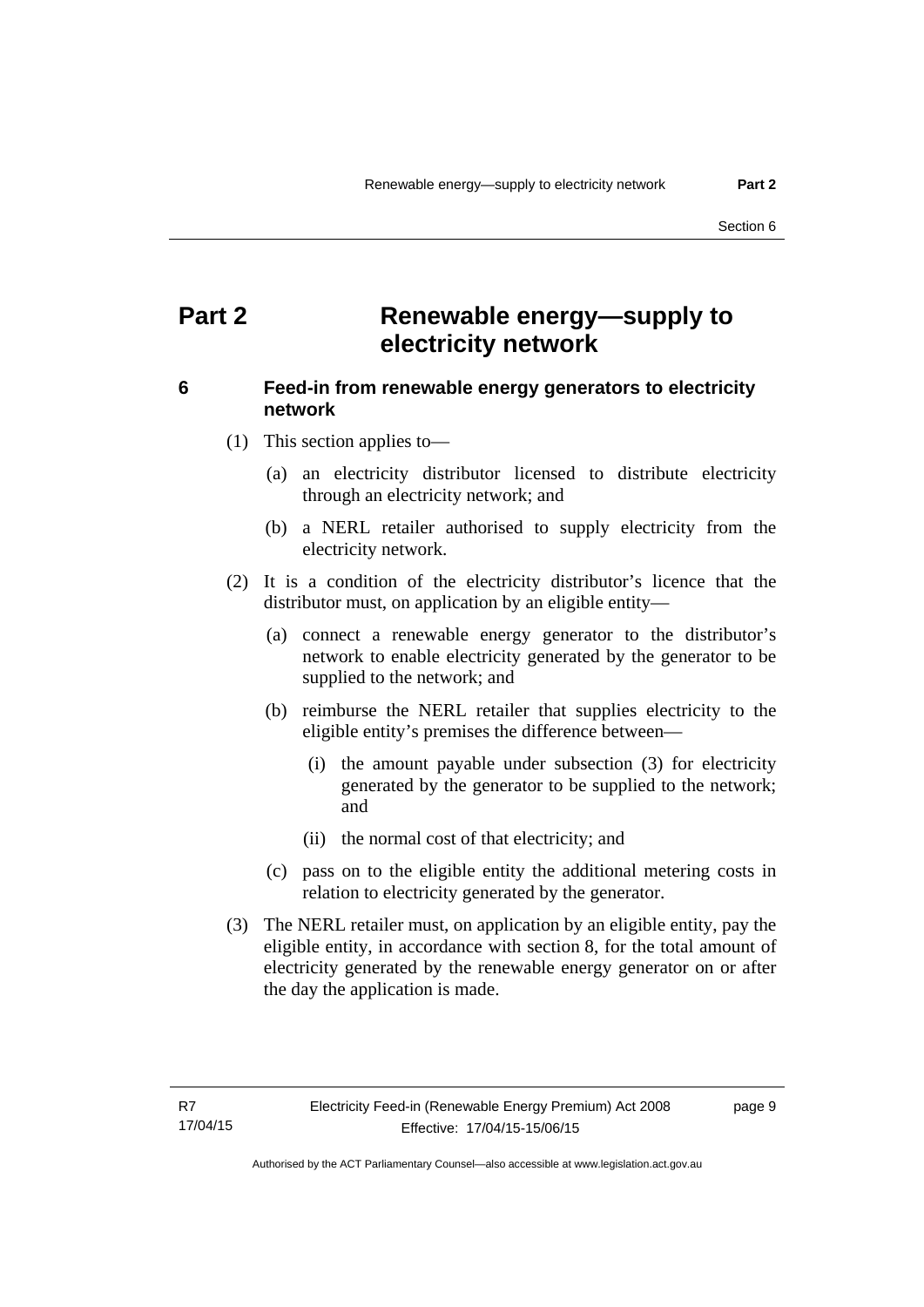Section 6A

### <span id="page-13-0"></span>**6A What is the** *normal cost of electricity***?**

- (1) The Minister may determine an amount to be the *normal cost of electricity* in relation to a period.
- (2) A determination is a notifiable instrument.

*Note* A notifiable instrument must be notified under the [Legislation Act](http://www.legislation.act.gov.au/a/2001-14).

- (3) The Minister may make guidelines for a determination under this section.
- (4) A guideline is a disallowable instrument.
	- *Note* A disallowable instrument must be notified, and presented to the Legislative Assembly, under the [Legislation Act.](http://www.legislation.act.gov.au/a/2001-14)

### <span id="page-13-1"></span>**7 Utility service**

The action required by a distributor under section  $6(2)$  is a utility service for the *[Utilities Act 2000](http://www.legislation.act.gov.au/a/2000-65)*.

*Note* The action required by a NERL retailer under s 6 (3) is a utility service for the *[Utilities Act 2000](http://www.legislation.act.gov.au/a/2000-65)*, pt 4 (Industry codes) (see that Act, s 75B).

### <span id="page-13-2"></span>**8 Payment for electricity from renewable energy generators**

- (1) For section 6 (3), payment must be at the following rate:
	- (a) for electricity generated by a micro renewable energy generator—
		- (i) if an eligible entity entered into a contract for the installation of the generator before 1 June 2011—
			- (A) 100% of the premium rate; or
			- (B) if a lower percentage is determined under section 9 for this paragraph—that percentage of the premium rate; or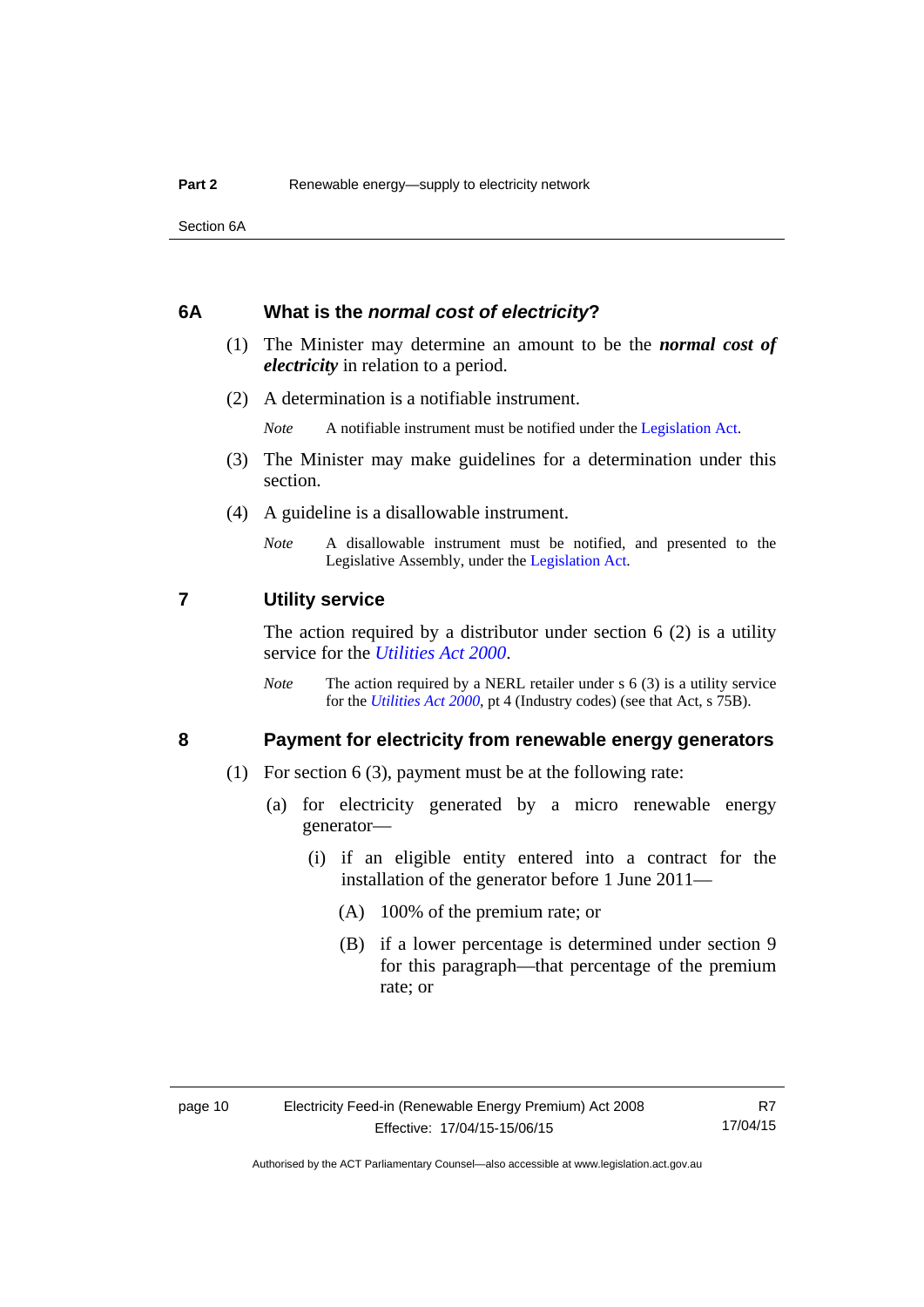- (ii) if an eligible entity entered into a contract for the installation of the generator on or after 1 June 2011—
	- (A) 66% of the premium rate; or
	- (B) if a lower percentage is determined under section 9 for this paragraph—that percentage of the premium rate;
- (b) for electricity generated by a medium renewable energy generator—
	- (i) if an eligible entity entered into a contract for the installation of the generator before the relevant date—
		- (A) 75% of the premium rate; or
		- (B) if a lower percentage is determined under section 9 for this paragraph—that percentage of the premium rate; or
	- (ii) if an eligible entity entered into a contract for the installation of the generator on or after the relevant date—
		- (A) 66% of the premium rate; or
		- (B) if a lower percentage is determined under section 9 for this paragraph—that percentage of the premium rate.
- (2) Payment must be made to the eligible entity quarterly in arrears for the total amount of electricity generated by the generator.
- (3) In this section:

*relevant date* means the day the *[Electricity Feed-in \(Renewable](http://www.legislation.act.gov.au/a/2011-25)  [Energy Premium\) Amendment Act 2011 \(No 2\)](http://www.legislation.act.gov.au/a/2011-25)* commenced.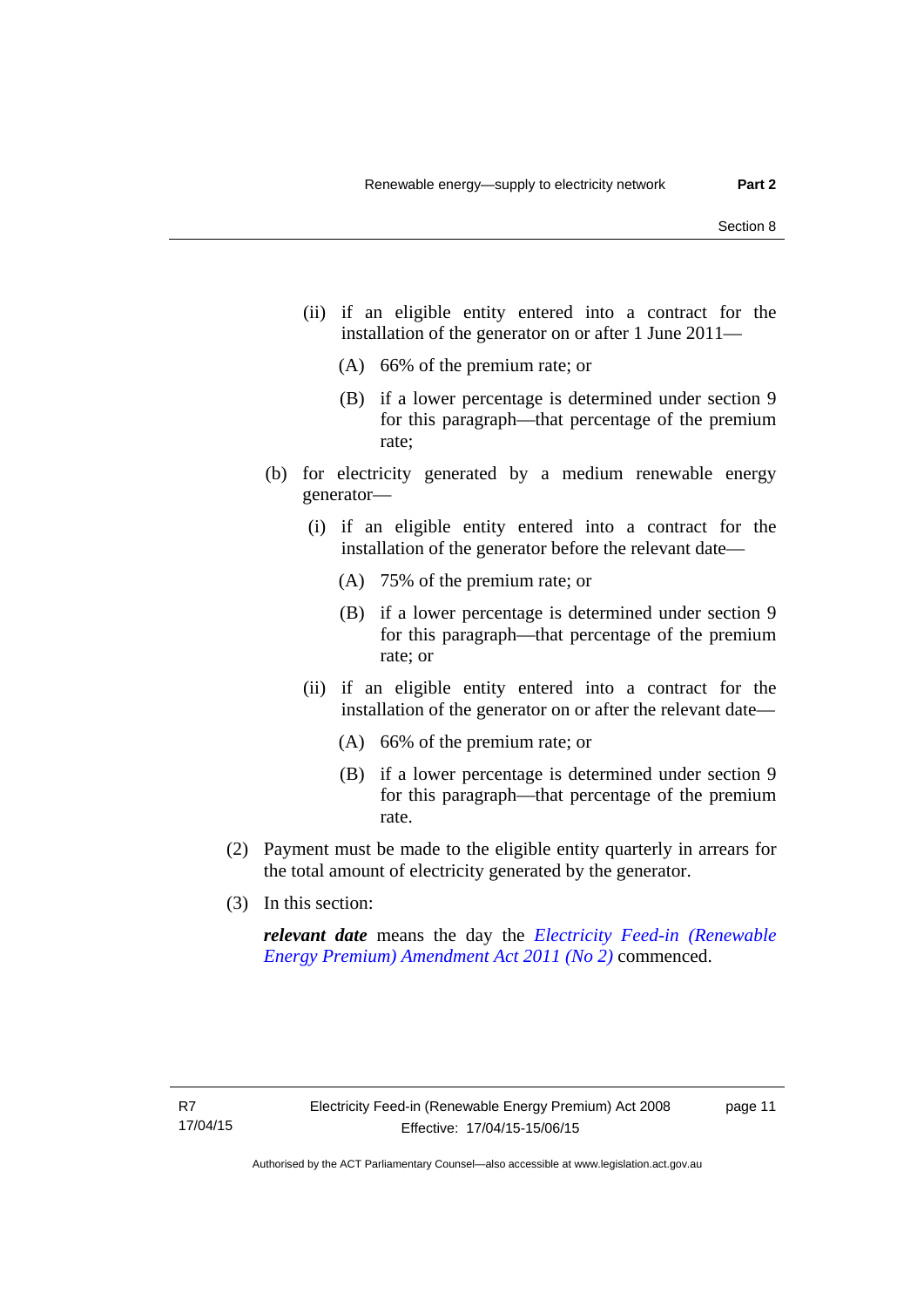Section 8A

### <span id="page-15-0"></span>**8A Recovery of cost of renewable energy premium**

- (1) This section applies if a NERL retailer imposes a recovery of costs on electricity consumers to recover the cost of a renewable energy premium payable to an eligible entity under this Act.
- (2) The recovery of costs must be imposed on an electricity consumer in a way that is in proportion to the amount of electricity used by the consumer.

### <span id="page-15-1"></span>**9 Determination of percentages**

- (1) The Minister may determine percentages for section 8 (Payment for electricity from renewable energy generators).
- (2) A determination is a disallowable instrument.
	- *Note* A disallowable instrument must be notified, and presented to the Legislative Assembly, under the [Legislation Act.](http://www.legislation.act.gov.au/a/2001-14)

R7 17/04/15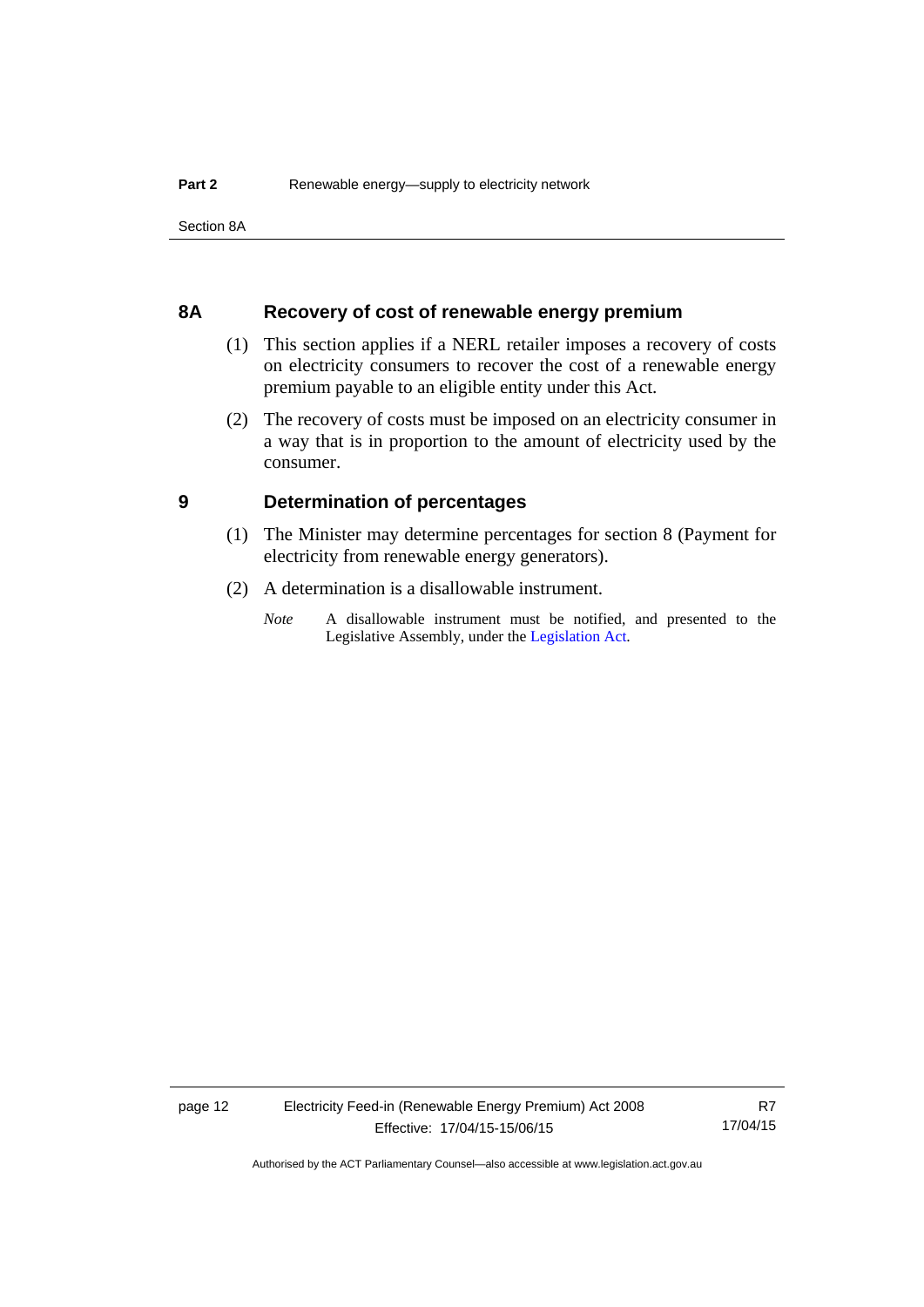### <span id="page-16-0"></span>**Part 3 Renewable energy premium determination of rate**

### <span id="page-16-1"></span>**10 Determination of premium rate**

- (1) For each financial year, the Minister must, not later than 3 months before the financial year, determine the premium rate for amounts payable by a NERL retailer under section 6 (Feed-in from renewable energy generators to electricity network) during the year.
- (2) A determination is a disallowable instrument.
	- *Note* A disallowable instrument must be notified, and presented to the Legislative Assembly, under the [Legislation Act.](http://www.legislation.act.gov.au/a/2001-14)
- (3) In making a determination, the Minister—
	- (a) must seek the advice of the Independent Competition and Regulatory Commission to assist the Minister to determine the premium rate; and
	- (b) must give priority to the following:
		- (i) the desirability of costs under this Act impacting equitably on all electricity users;
		- (ii) the need to encourage the generation of electricity from renewable sources;
		- (iii) the need to reduce emissions from greenhouse gases;
		- (iv) the need to reduce the likely effects of climate change;
		- (v) the desirability of eligible entities being able to recoup investment on renewable energy generators within a reasonable time; and
	- (c) must have regard to the following:
		- (i) the amounts payable under this Act by an electricity distributor;

R7 17/04/15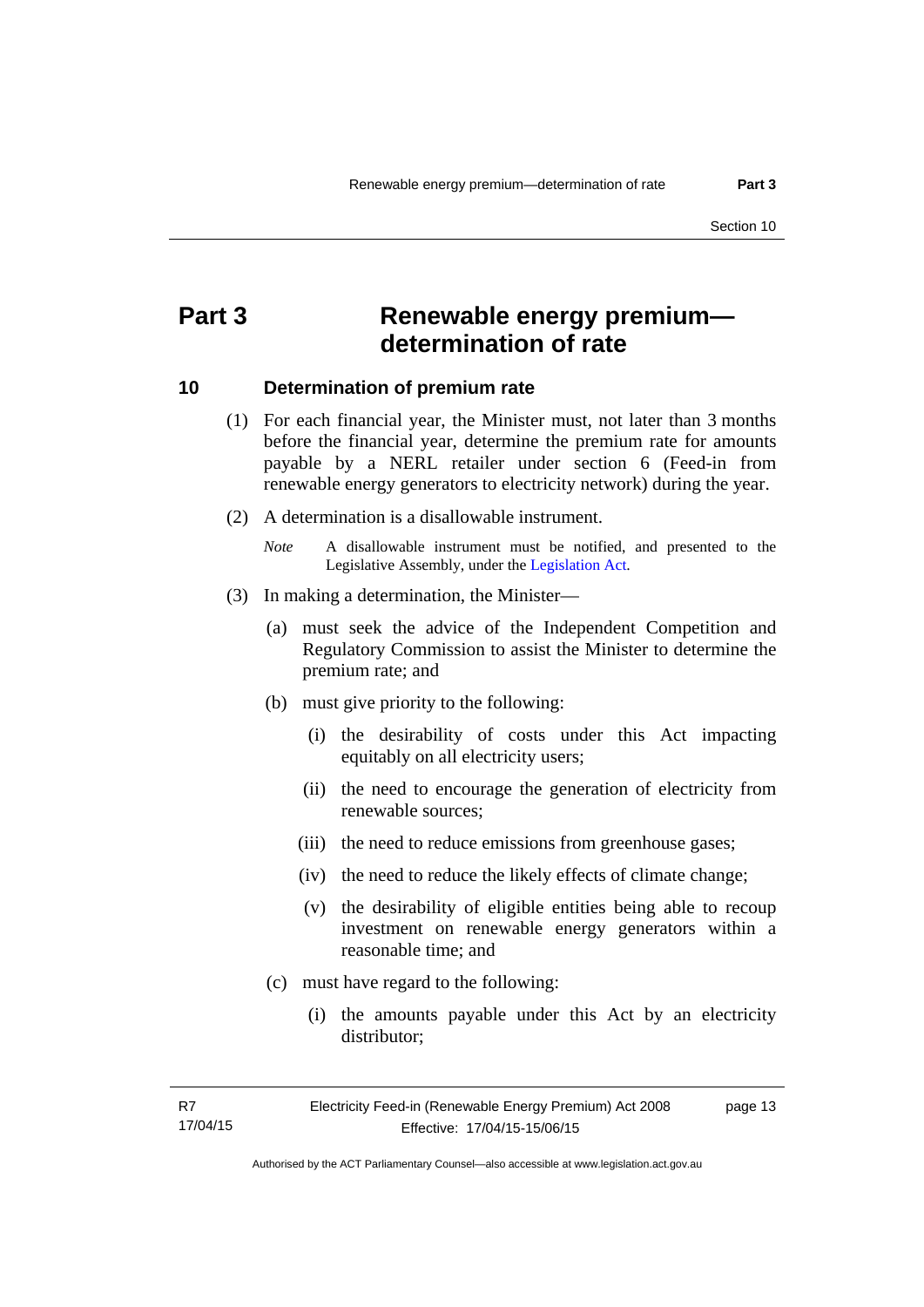- (ii) the amounts payable under this Act by a NERL retailer;
- (iii) any additional metering costs passed on to an eligible entity because of section 6 (2) (c);
- (iv) any advice received from the Independent Competition and Regulatory Commission in response to a request under paragraph (a);
- (v) anything else the Minister considers relevant.
- (4) If the Minister receives any advice requested under subsection (3) (a), the Minister must—
	- (a) present a copy of the advice to the Legislative Assembly within 3 sitting days after receiving the advice; and
	- (b) give a copy of the advice to each member of the Legislative Assembly—
		- (i) at least 14 days before the Minister makes the determination; but
		- (ii) within 30 days after receiving the advice.

### <span id="page-17-0"></span>**11 Premium rate—20 years**

- (1) The premium rate for the financial year in which a renewable energy generator is connected to a distributor's network applies, if the generator remains connected to the network, in relation to electricity generated by the generator during the 20 years after the date of the connection.
- (2) For subsection (1), a generator is taken to remain connected to the network—
	- (a) during any temporary interruption to the connection for repair or maintenance work or relocation of the connection or generator at the same premises; or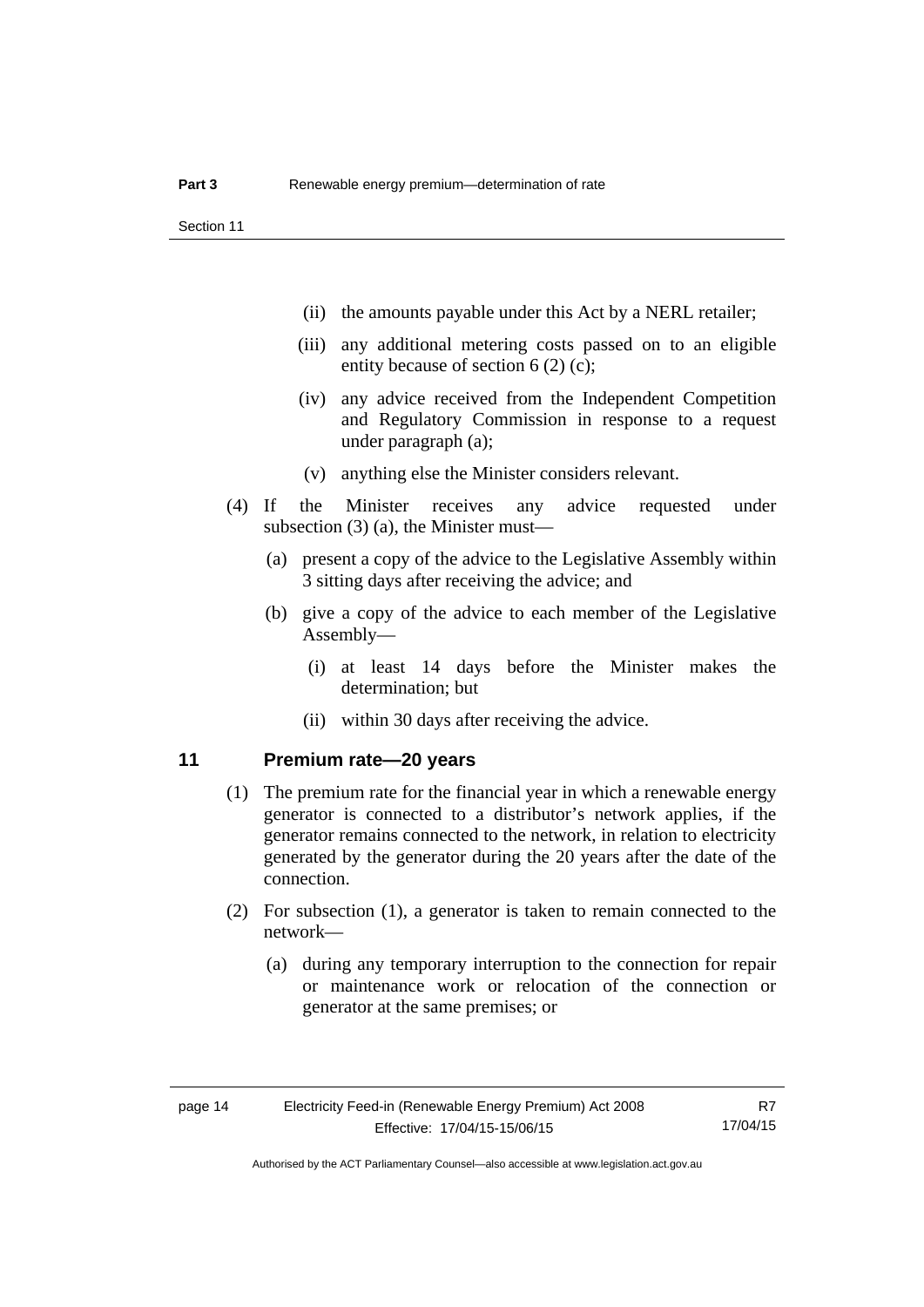- (b) if the generator is transferred with the premises to another person who is an eligible entity in relation to the premises; or
- (c) if the generator is transferred to other premises in relation to which the eligible entity is also an eligible entity.
- (3) For subsection (1), a micro renewable energy generator (the *old generator*) is taken to remain connected to the network if—
	- (a) the old generator was or is installed on premises that are, or are on the same parcel of land as, affected residential premises; and
	- (b) the affected residential premises have been or are to be demolished; and
	- (c) the eligible entity for the affected residential premises becomes an eligible entity in relation to other premises (the *new premises*); and
	- (d) a micro renewable energy generator (the *new generator*) is installed on the new premises; and
	- (e) the total capacity of the new generator is not greater than the total capacity of the old generator when the old generator was first connected to the network; and
	- (f) the new generator is connected to the network.
- (4) In this section:

*affected residential premises* means premises, or a part of premises—

- (a) that—
	- (i) are a class 1 or class 2 building; and
	- (ii) contain or have contained loose-fill asbestos insulation; or
- (b) that are included in the affected residential premises register.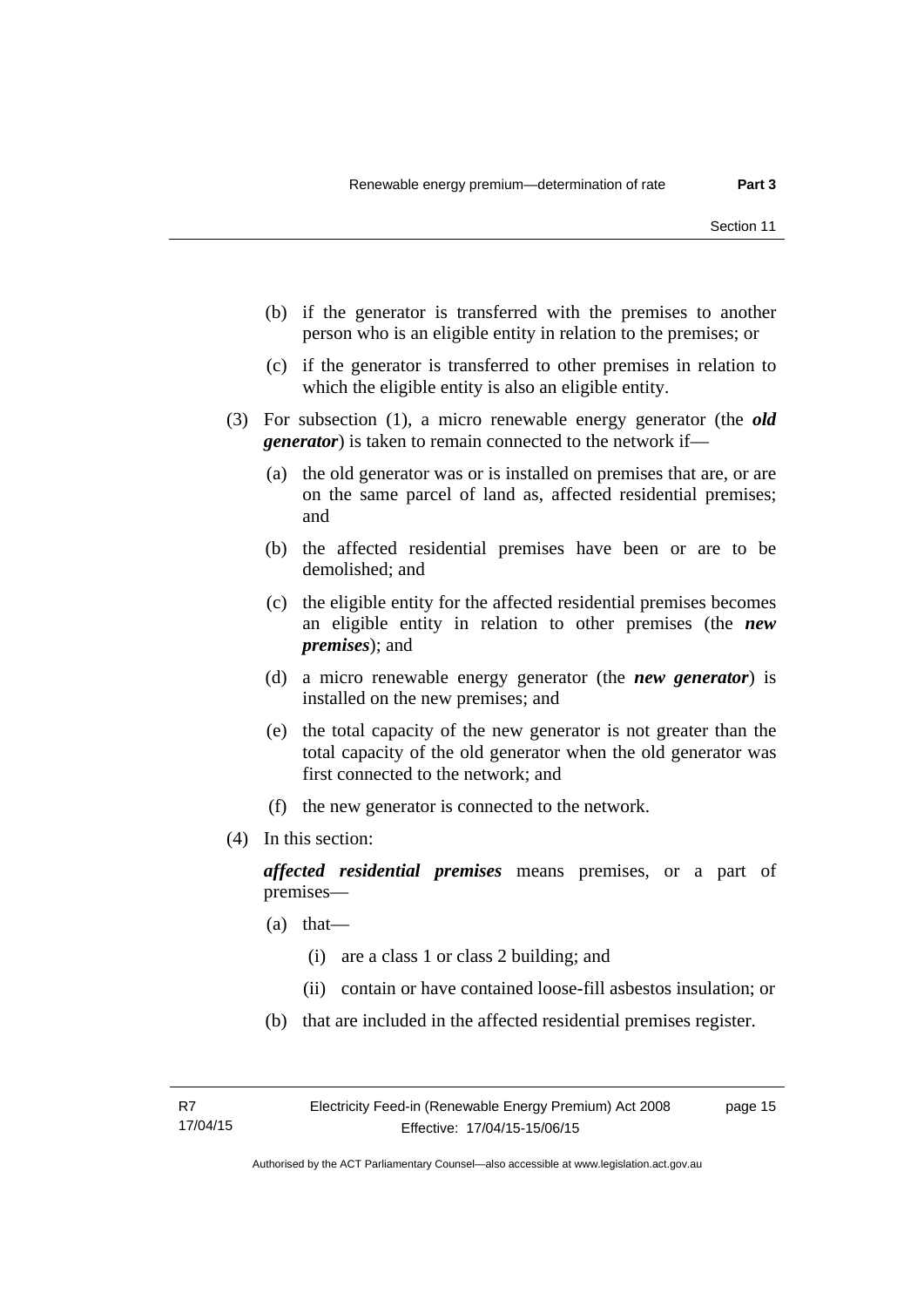Section 11

*affected residential premises register*—see the *[Dangerous](http://www.legislation.act.gov.au/a/2004-7)  [Substances Act 2004](http://www.legislation.act.gov.au/a/2004-7)*, section 47N.

*class*, of building—see the *[Building Act 2004](http://www.legislation.act.gov.au/a/2004-11)*, dictionary.

*loose-fill asbestos insulation*—see the *[Dangerous Substances](http://www.legislation.act.gov.au/a/2004-7)  [Act 2004](http://www.legislation.act.gov.au/a/2004-7)*, section 47M.

page 16 Electricity Feed-in (Renewable Energy Premium) Act 2008 Effective: 17/04/15-15/06/15

R7 17/04/15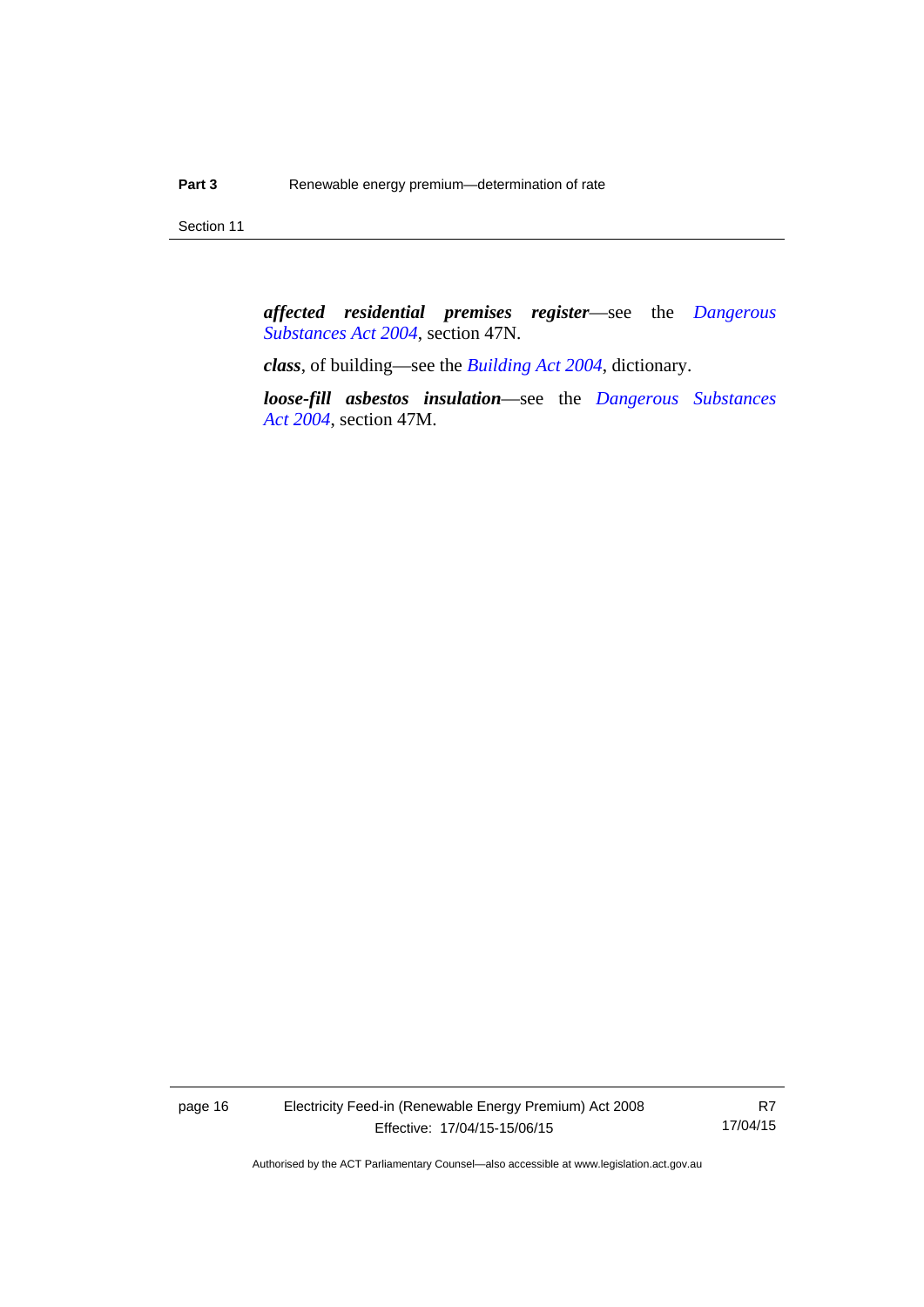## <span id="page-20-0"></span>**Part 3A Reporting**

### <span id="page-20-1"></span>**11A Report by Minister**

The Minister must, within 2 weeks after the end of each month, publish on an appropriate government website a report setting out the following:

- (a) the number of applications for the connection of renewable energy generators to an electricity distributor's network received by the distributor during the month;
- (b) the number of renewable energy generators connected to an electricity distributor's network by the distributor during the month;
- (c) the total number of renewable energy generators connected to an electricity distributor's network;
- (d) the total capacity of all micro and medium renewable energy generators connected to an electricity distributor's network.

### <span id="page-20-2"></span>**11B Electricity distributors to give information to Minister**

An electricity distributor must give the Minister the information the Minister requires to prepare the report mentioned in section 11A.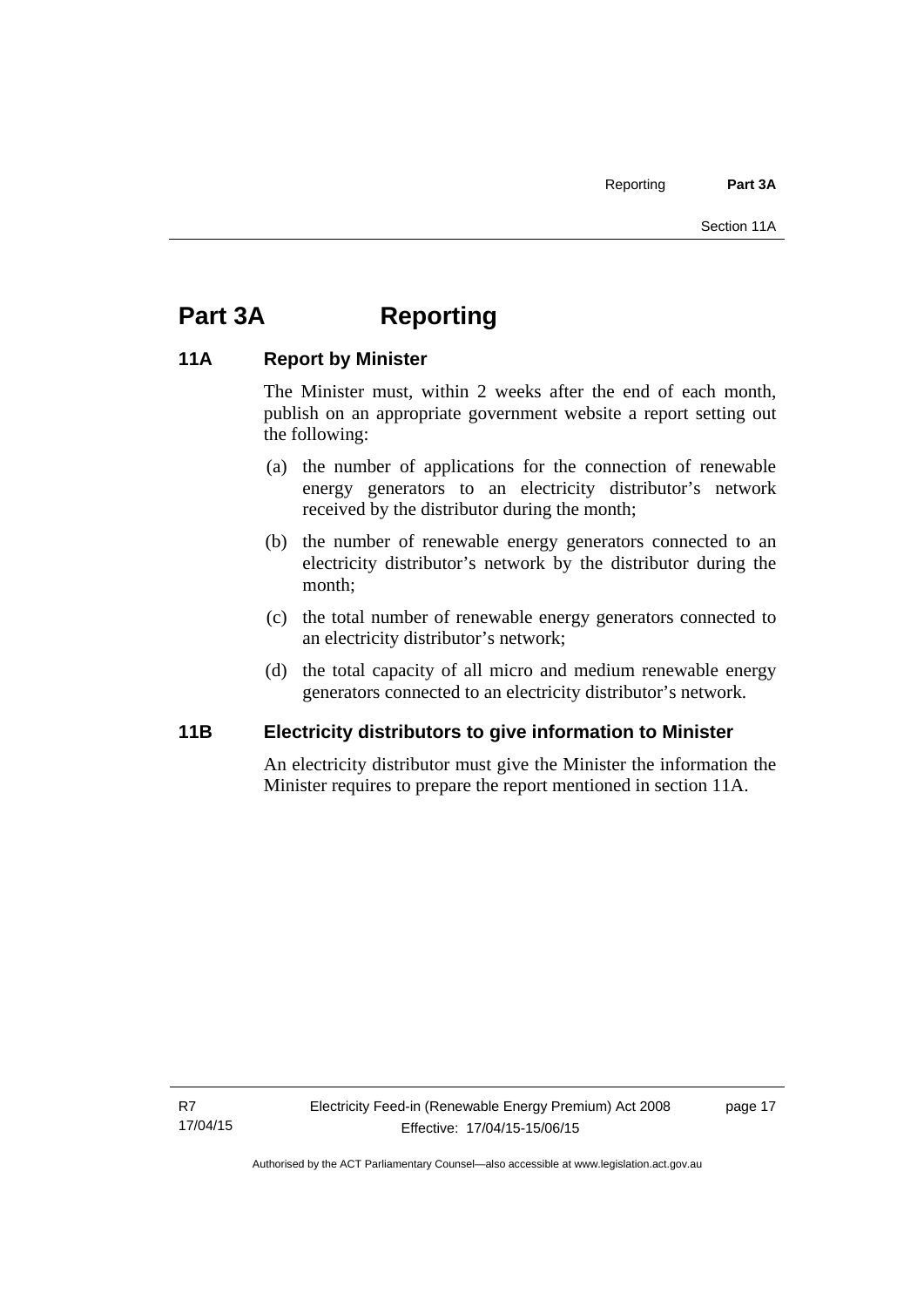### **Part 4** Miscellaneous

Section 12

### <span id="page-21-0"></span>**Part 4 Miscellaneous**

### <span id="page-21-1"></span>**12 Regulation-making power**

- (1) The Executive may make regulations for this Act.
	- *Note* Regulations must be notified, and presented to the Legislative Assembly, under the [Legislation Act](http://www.legislation.act.gov.au/a/2001-14).
- (2) A regulation may make provision in relation to notices to be placed at premises where a renewable energy generator is located.
- (3) A regulation may create offences and fix maximum penalties of not more than 10 penalty units for the offences.

### <span id="page-21-2"></span>**13 Review of operation of Act**

- (1) The Minister must review the operation of this Act at least once every 5 years (a *review period*) after the day this Act commences.
- (2) The review must include a consideration of the impact of costs under this Act on electricity users and, in particular, whether the impacts are equitable.
- (3) The Minister must present a copy of the report of the review for a review period to the Legislative Assembly not later than 6 months after the end of the review period.

R7 17/04/15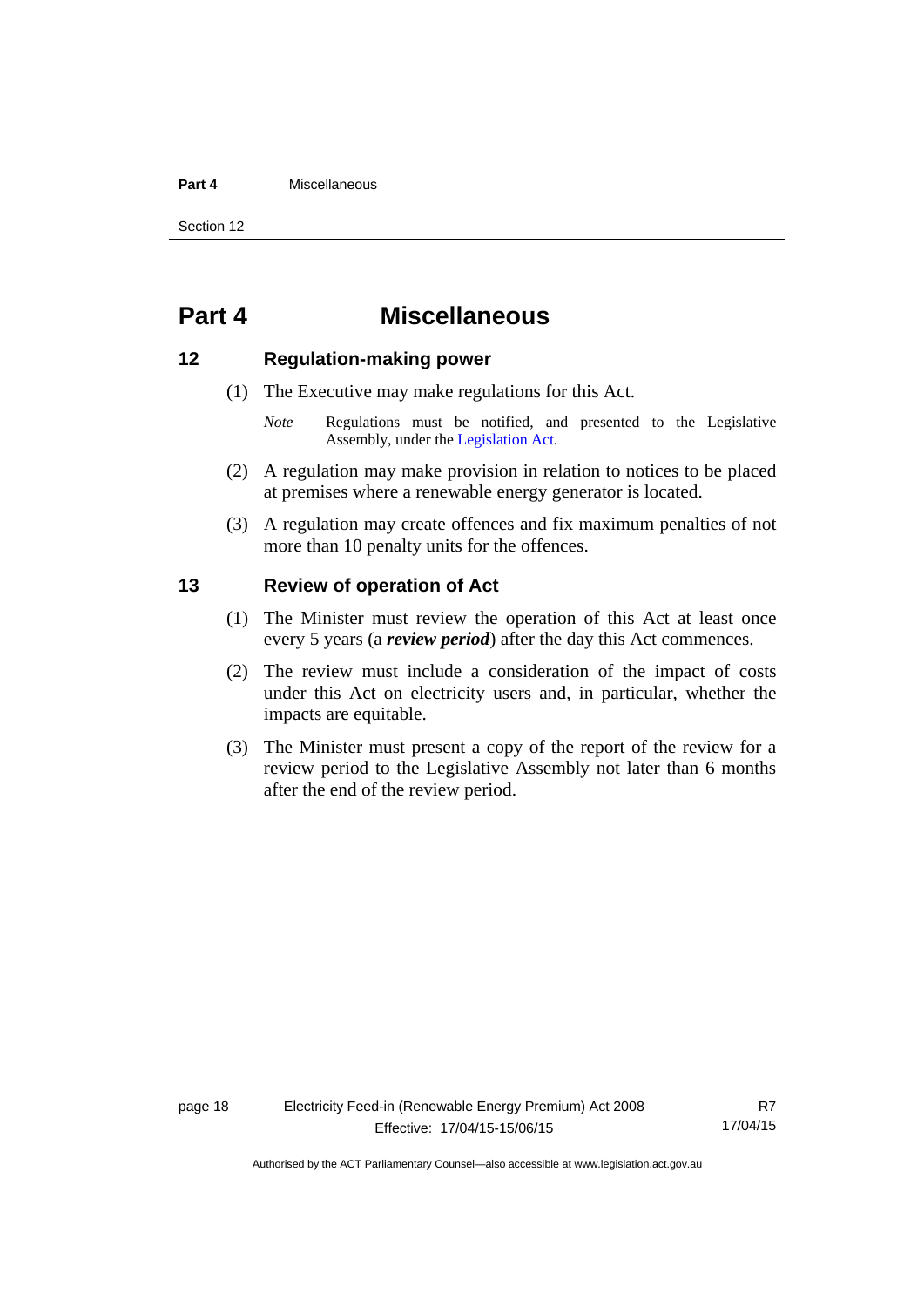### <span id="page-22-0"></span>**Dictionary**

(see  $s$  4)

*Note 1* The [Legislation Act](http://www.legislation.act.gov.au/a/2001-14) contains definitions and other provisions relevant to this Act.

*Note 2* For example, the [Legislation Act,](http://www.legislation.act.gov.au/a/2001-14) dict, pt 1, defines the following terms:

- disallowable instrument (see s 9)
	- Executive
	- Minister (see s 162)
	- National Electricity (ACT) Law
	- National Energy Retail Law (ACT)
	- quarter
	- regulation
	- under.

*additional metering costs*, in relation to electricity generated by a renewable energy generator connected to an electricity network, means metering costs associated with the electricity that are in addition to metering costs for which the distributor is responsible under the rules under the *[National Electricity \(ACT\) Law](http://www.legislation.act.gov.au/a/1997-79/default.asp)*.

*capacity*, of a renewable energy generator—see section 5C.

*compliant*—see section 5E.

*electricity distributor*—see the *[Utilities Act 2000](http://www.legislation.act.gov.au/a/2000-65)*, dictionary.

*electricity network*—see the *[Utilities Act 2000](http://www.legislation.act.gov.au/a/2000-65)*, section 7.

*eligible entity—*see section 5F (1).

*medium renewable energy generator*—see section 5D.

*micro renewable energy generator*—see section 5D.

*NERL retailer* means a person who holds a retailer authorisation under the *[National Energy Retail Law \(ACT\)](http://www.legislation.act.gov.au/a/2012-31/default.asp)*.

*normal cost of electricity*—see section 6A.

R7 17/04/15 Electricity Feed-in (Renewable Energy Premium) Act 2008 Effective: 17/04/15-15/06/15

page 19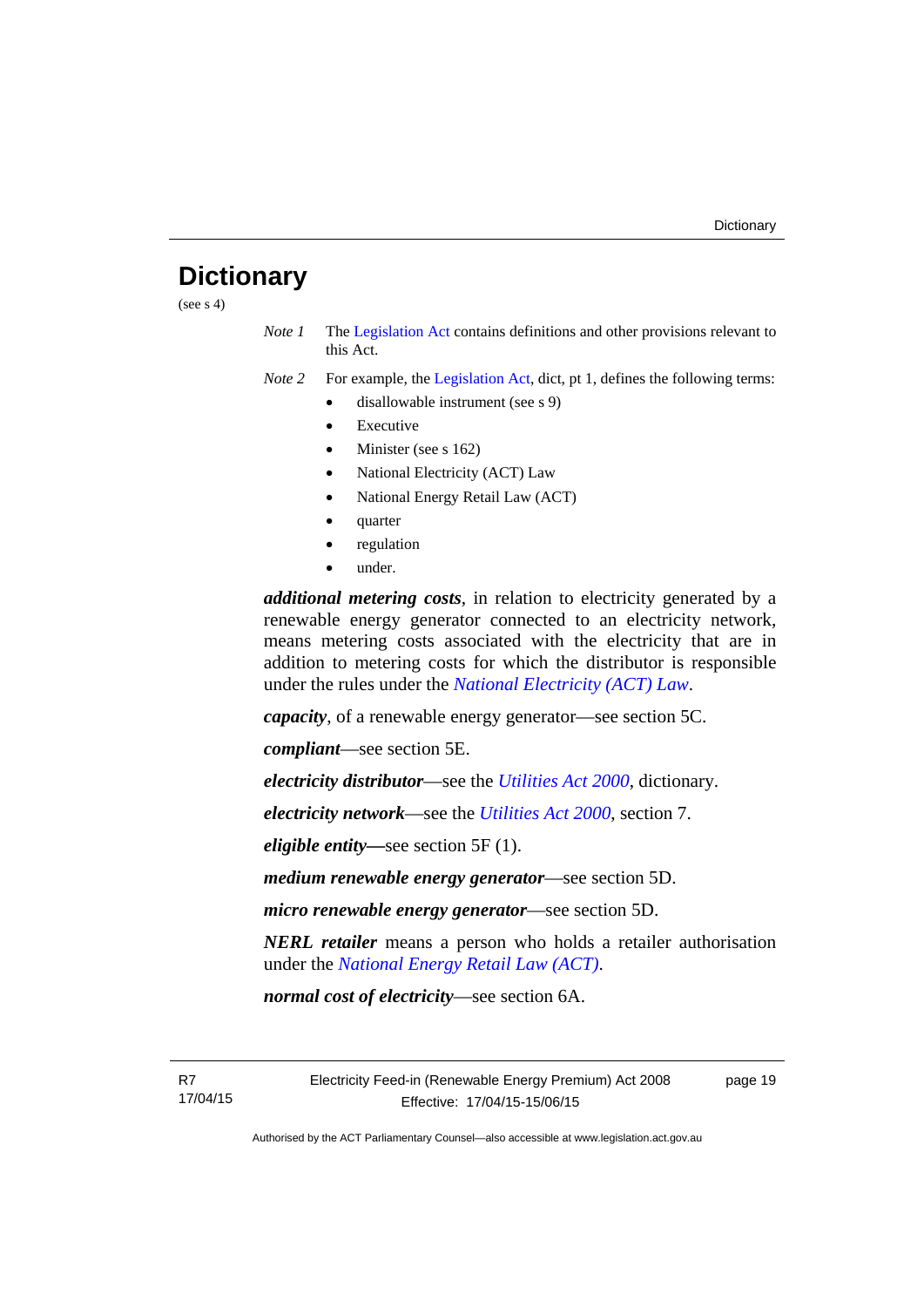*premium rate*, for electricity supplied from a renewable energy generator to an electricity distributor's network, means the premium rate determined under section 10 for the first financial year in which both—

- (a) the generator is connected to the network to enable electricity generated by the generator to be supplied to the network; and
- (b) the eligible entity for the generator makes the application for payment mentioned in section 6 (3).

*renewable energy generator*—see section 5B.

*renewable energy source*—see section 5B.

page 20 Electricity Feed-in (Renewable Energy Premium) Act 2008 Effective: 17/04/15-15/06/15

R7 17/04/15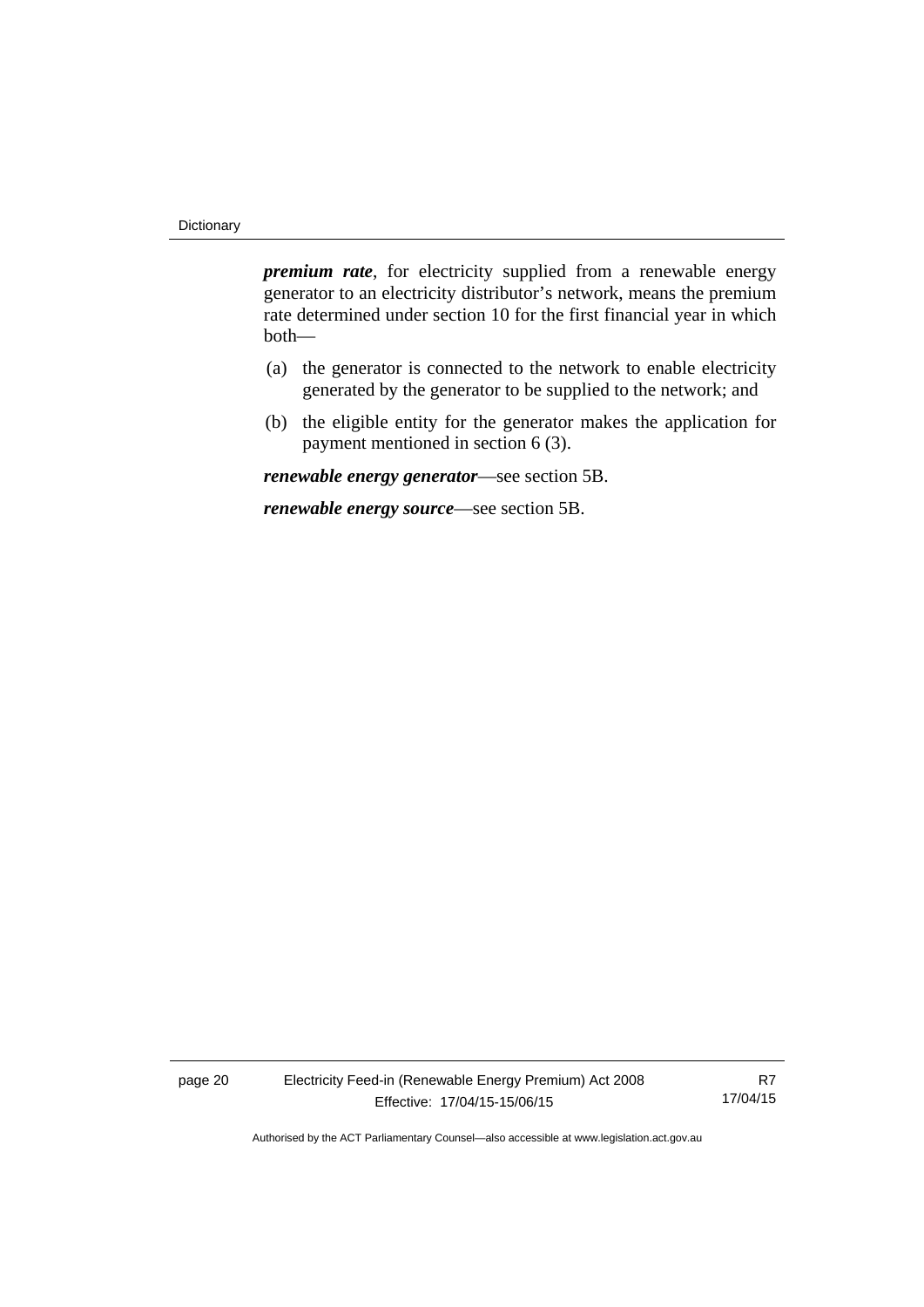### <span id="page-24-0"></span>**Endnotes**

### **1 About the endnotes**

Amending and modifying laws are annotated in the legislation history and the amendment history. Current modifications are not included in the republished law but are set out in the endnotes.

Not all editorial amendments made under the *[Legislation Act 2001](http://www.legislation.act.gov.au/a/2001-14)*, part 11.3 are annotated in the amendment history. Full details of any amendments can be obtained from the Parliamentary Counsel's Office.

Uncommenced amending laws are not included in the republished law. The details of these laws are underlined in the legislation history. Uncommenced expiries are underlined in the legislation history and amendment history.

If all the provisions of the law have been renumbered, a table of renumbered provisions gives details of previous and current numbering.

The endnotes also include a table of earlier republications.

### <span id="page-24-2"></span>**2 Abbreviation key**

R7 17/04/15 Electricity Feed-in (Renewable Energy Premium) Act 2008 Effective: 17/04/15-15/06/15

page 21

<span id="page-24-1"></span>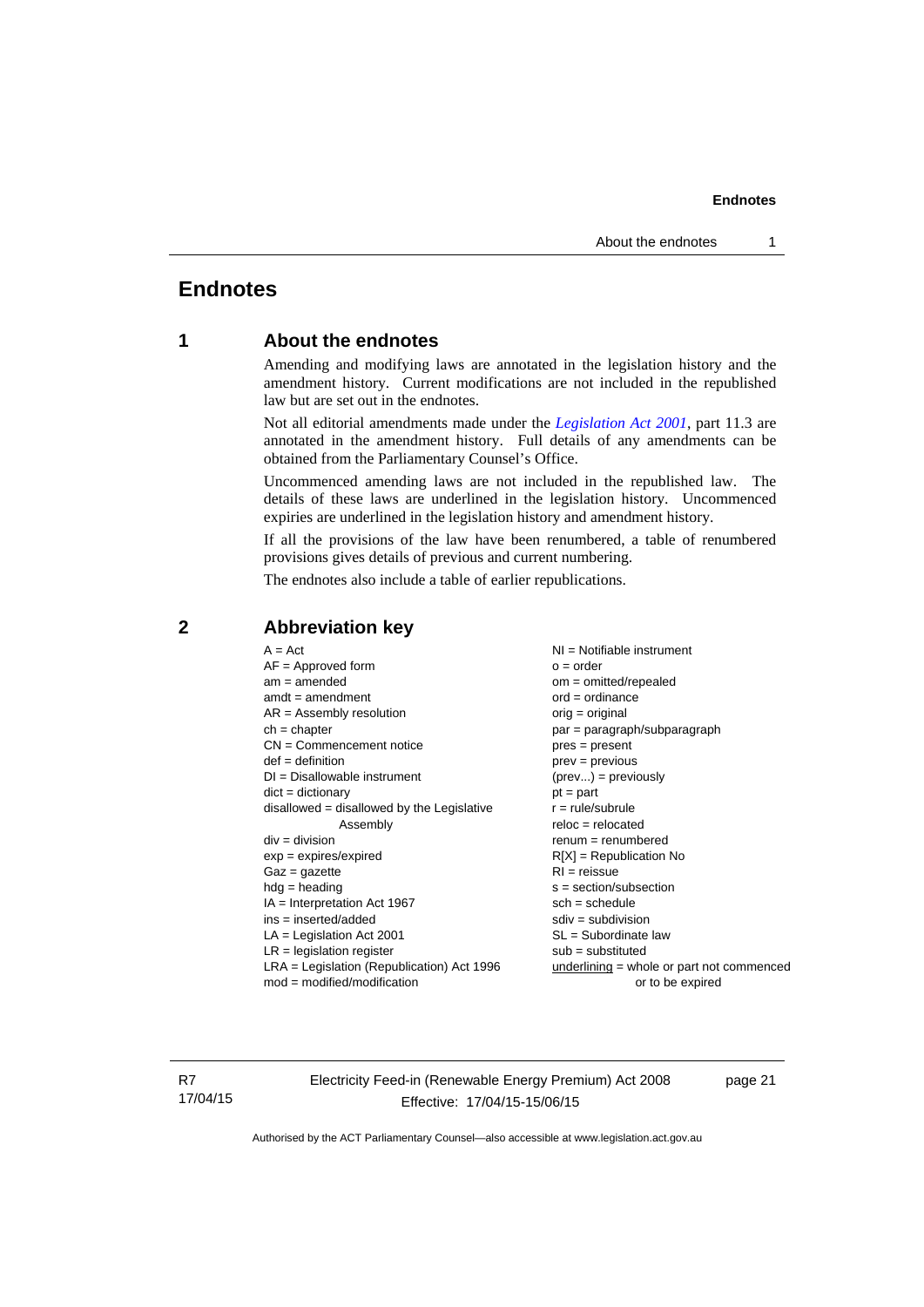3 Legislation history

### <span id="page-25-0"></span>**3 Legislation history**

### **Electricity Feed-in (Renewable Energy Premium) Act 2008 A2008-21**  notified LR 9 July 2008

s 1, s 2 commenced 9 July 2008 (LA s 75 (1))

remainder commenced 1 March 2009 (s 2 and [CN2009-5\)](http://www.legislation.act.gov.au/cn/2009-5/default.asp)

as amended by

### **[Electricity Feed-in \(Renewable Energy Premium\) Amendment](http://www.legislation.act.gov.au/a/2009-8)  [Act 2009](http://www.legislation.act.gov.au/a/2009-8) A2009-8**

notified LR 2 March 2009

s 1, s 2 taken to have commenced 1 March 2009 (LA s 75 (2)) remainder taken to have commenced 1 March 2009 (s 2 and see A2008-21)

### **[Electricity Feed-in \(Renewable Energy Premium\) Amendment](http://www.legislation.act.gov.au/a/2011-6)  [Act 2011](http://www.legislation.act.gov.au/a/2011-6) A2011-6**

notified LR 24 February 2011 s 1, s 2 commenced 24 February 2011 (LA s 75 (1)) remainder commenced 7 March 2011 (s 2 and [CN2011-3\)](http://www.legislation.act.gov.au/cn/2011-3/default.asp)

### **[Electricity Feed-in \(Renewable Energy Premium\) Amendment](http://www.legislation.act.gov.au/a/2011-25)  [Act 2011 \(No 2\)](http://www.legislation.act.gov.au/a/2011-25) A2011-25**

notified LR 11 July 2011 s 1, s 2 commenced 11 July 2011 (LA s 75 (1)) remainder commenced 12 July 2011 (s 2)

### **[Statute Law Amendment Act 2011 \(No 3\)](http://www.legislation.act.gov.au/a/2011-52) A2011-52 sch 3 pt 3.21**

notified LR 28 November 2011

s 1, s 2 commenced 28 November 2011 (LA s 75 (1)) sch 3 pt 3.21 commenced 12 December 2011 (s 2)

### **[National Energy Retail Law \(Consequential Amendments\) Act 2012](http://www.legislation.act.gov.au/a/2012-32) A2012-32 pt 3**

notified LR 14 June 2012 s 1, s 2 commenced 14 June 2012 (LA s 75 (1)) pt 3 commenced 1 July 2012 (s 2 (1) and see [National Energy Retail](http://www.legislation.act.gov.au/a/2012-31)  [Law \(ACT\) Act 2012](http://www.legislation.act.gov.au/a/2012-31) A2012-31, s 2 (1) and [CN2012-12\)](http://www.legislation.act.gov.au/cn/2012-12/default.asp)

R7 17/04/15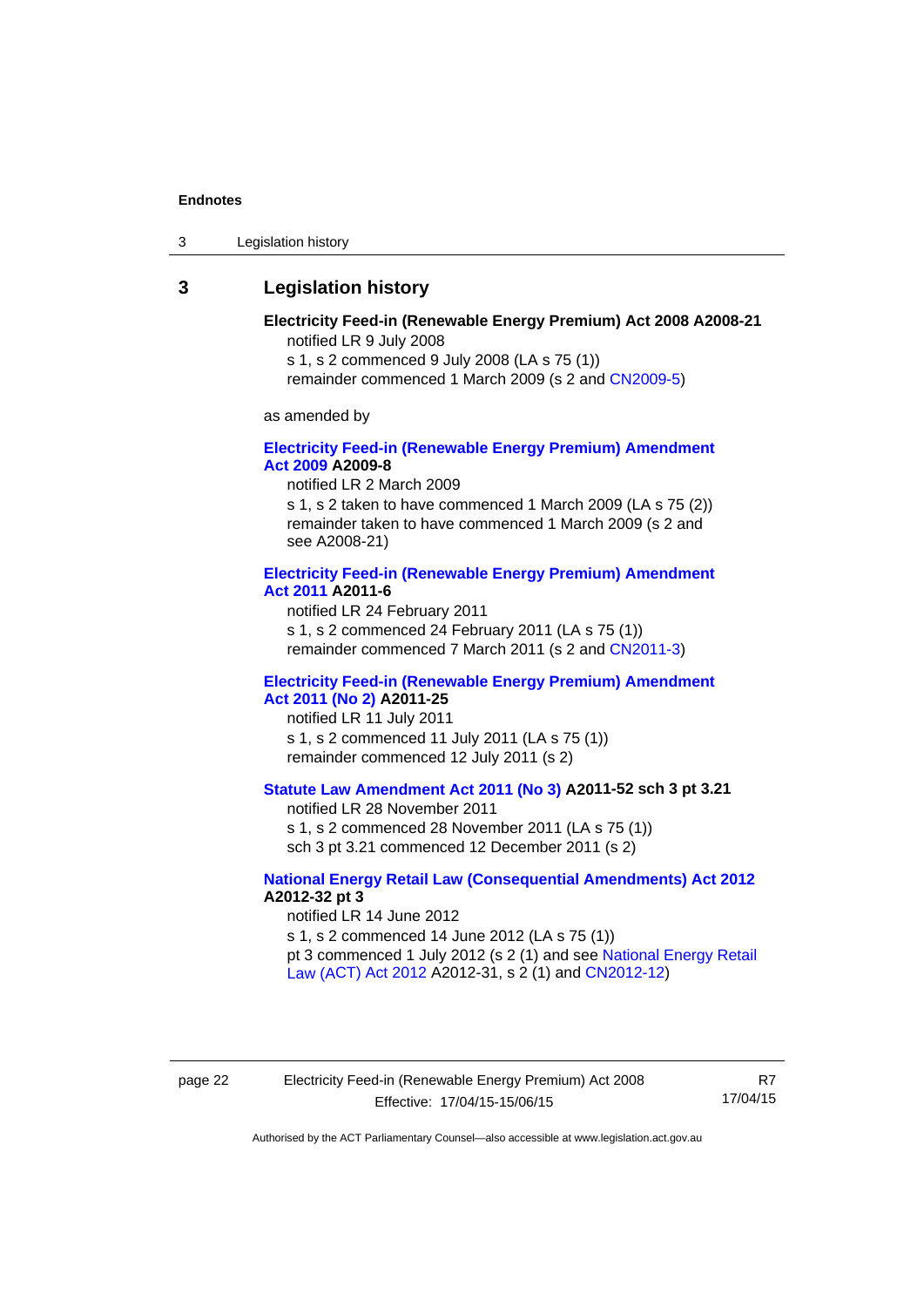Legislation history 3

### **[Training and Tertiary Education Amendment Act 2014](http://www.legislation.act.gov.au/a/2014-48) A2014-48 sch 1 pt 1.9**

notified LR 6 November 2014

s 1, s 2 commenced 6 November 2014 (LA s 75 (1))

sch 1 pt 1.9 commenced 20 November 2014 (s 2)

### **[Dangerous Substances \(Loose-fill Asbestos Eradication\) Legislation](http://www.legislation.act.gov.au/a/2015-6/default.asp)  [Amendment Act 2015](http://www.legislation.act.gov.au/a/2015-6/default.asp) A2015-6 sch 1 pt 1.4**

notified LR 31 March 2015

s 1, s 2 commenced 31 March 2015 (LA s 75 (1))

sch 1 pt 1.4 commenced 17 April 2015 (s 2 and [CN2015-6\)](http://www.legislation.act.gov.au/cn/2015-6/default.asp)

R7 17/04/15 Electricity Feed-in (Renewable Energy Premium) Act 2008 Effective: 17/04/15-15/06/15

page 23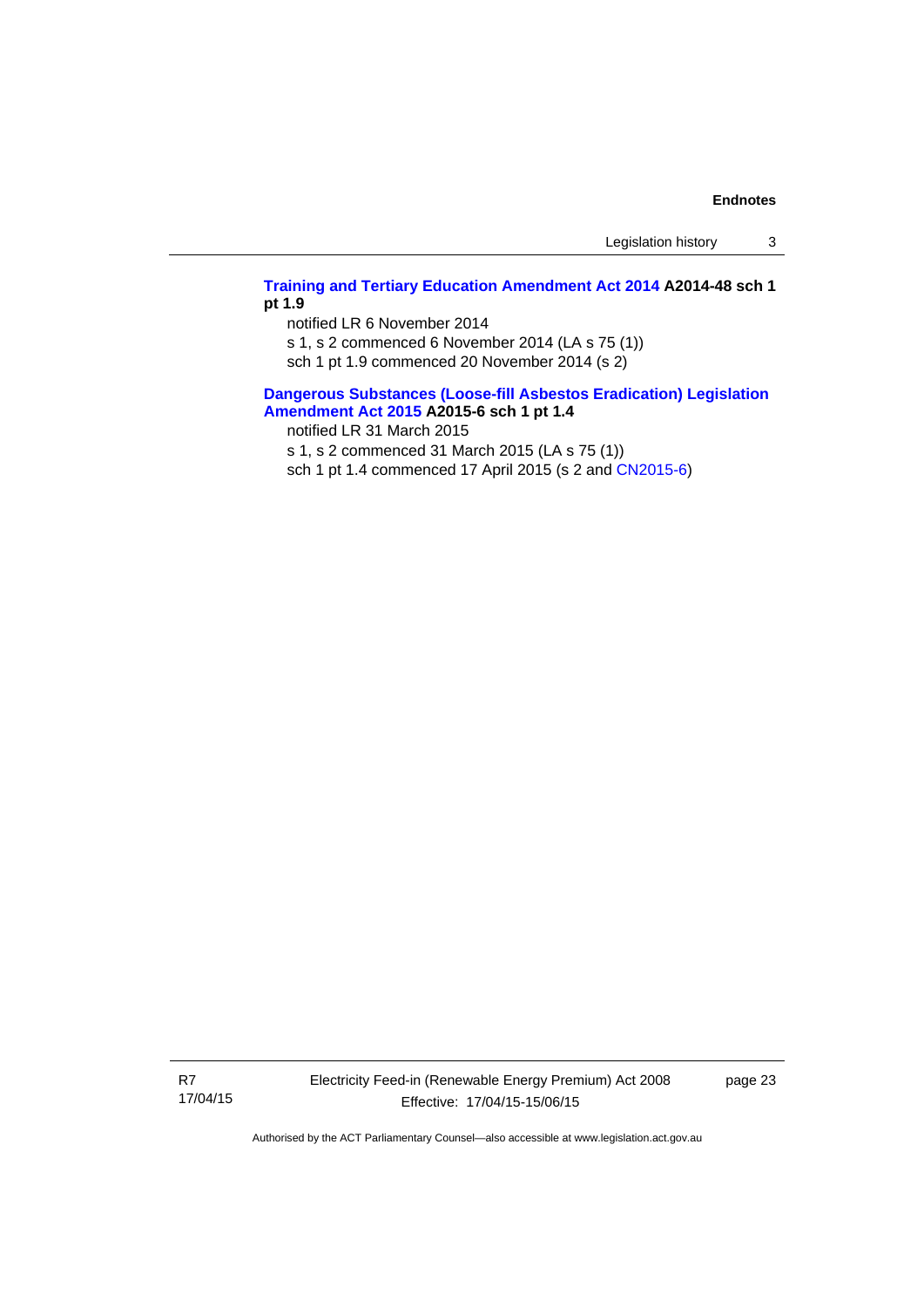4 Amendment history

### <span id="page-27-0"></span>**4 Amendment history**

```
page 24 Electricity Feed-in (Renewable Energy Premium) Act 2008 
Commencement 
s 2 om LA s 89 (4) 
Objects of Act 
A2009-8 s 4
Objects and important concepts 
pt 1A hdg ins A2009-8 s 5 
Objects of Act 
 A2009-8 s 5
Meaning of renewable energy generator and renewable energy source
s 5B ins A2009-8 s 5 
                 sub A2011-6 s 4 
Meaning of capacity
 A2009-8 s 5
                 sub A2011-6 s 4 
Meaning of medium renewable energy generator and micro renewable 
energy generator
s 5D ins A2009-8 s 5 
                 sub A2011-6 s 4 
Meaning of compliant
 A2011-6 s 4
                 am A2011-25 s 4 
Meaning of eligible entity
s 5F ins A2011-6 s 4 
                 am A2011-52 amdt 3.74; A2012-32 s 6, s 7; A2014-48
                 amdt 1.18, amdt 1.19 
Feed-in from renewable energy generators to electricity network 
s 6 am A2009-8 ss 6-8; ss renum R1 (RI) LA; A2011-6 s 5; 
                 A2012-32 ss 8-10
What is the normal cost of electricity? 
 A2009-8 s 9
Utility service 
A2012-32 s 11
Payment for electricity from renewable energy generators 
s 8 sub A2009-8 s 10 
                 am A2011-6 ss 6-8; A2011-25 s 5, s 6
Recovery of cost of renewable energy premium 
s 8A ins A2009-8 s 11 
                 am A2011-6 s 9; A2012-32 s 12
```
Effective: 17/04/15-15/06/15

R7 17/04/15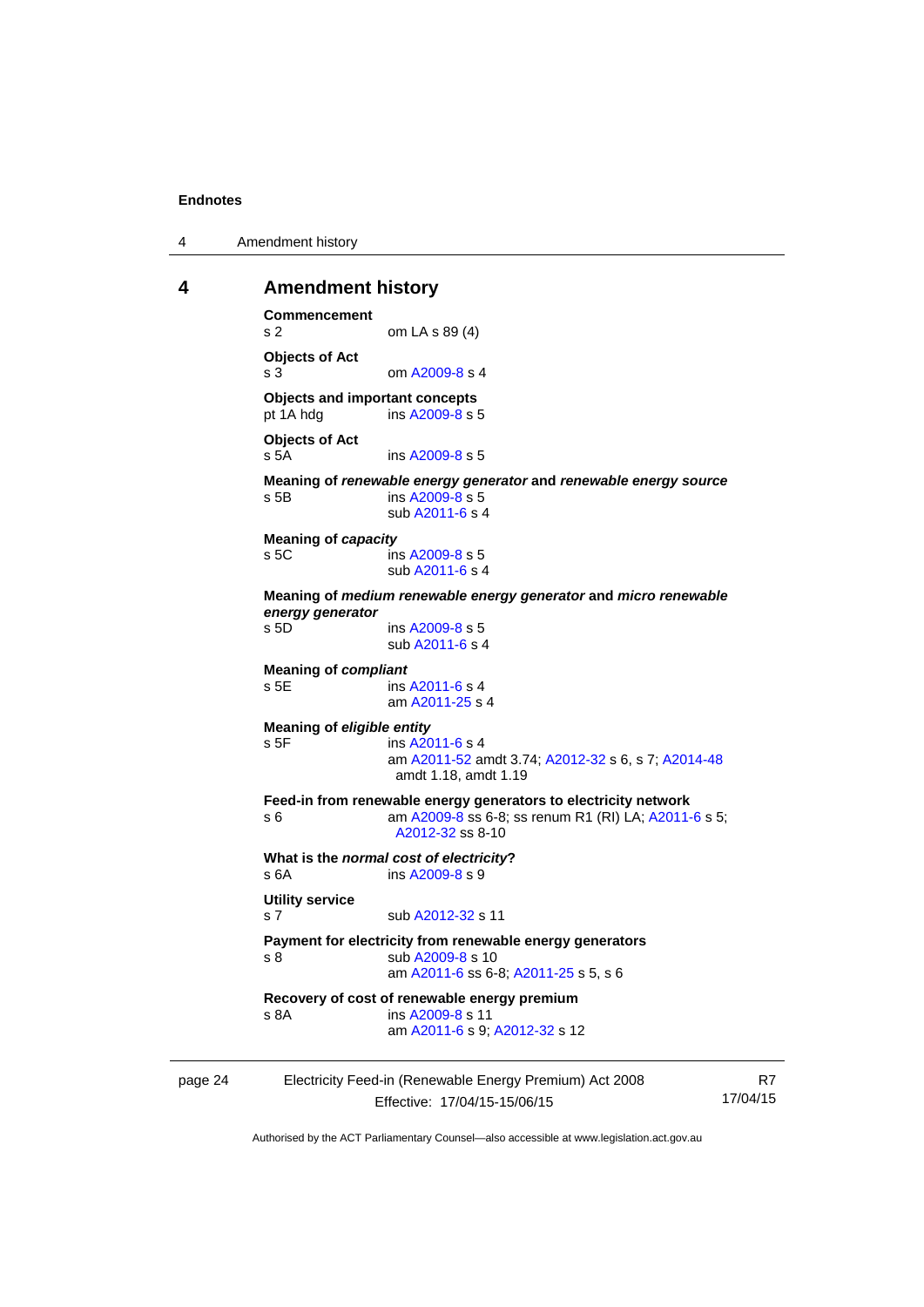| s <sub>10</sub>               | Determination of premium rate<br>am A2009-8 ss 12-15; pars renum R1 (RI) LA; A2011-6<br>ss 10-12; ss renum R2 LA; A2012-32 s 13 |
|-------------------------------|---------------------------------------------------------------------------------------------------------------------------------|
| Premium rate-20 years         |                                                                                                                                 |
| s 11                          | am A2009-8 s 16; A2011-6 s 13; A2015-6 amdt 1.11                                                                                |
| <b>Reporting</b><br>pt 3A hdg | ins A2011-25 s 7                                                                                                                |
| <b>Report by Minister</b>     |                                                                                                                                 |
| s 11A                         | ins A2011-25 s 7                                                                                                                |
| s 11B                         | Electricity distributors to give information to Minister<br>ins A2011-25 s 7                                                    |
| <b>Dictionary</b>             |                                                                                                                                 |
| dict                          | am A2009-8 s 17; A2011-52 amdt 3.75; A2012-32 s 14                                                                              |
|                               | def capacity ins A2011-6 s 14                                                                                                   |
|                               | def compliant ins A2011-6 s 14                                                                                                  |
|                               | def customer om A2011-52 amdt 3.76                                                                                              |
|                               | def electricity supplier om A2012-32 s 15                                                                                       |
|                               | def eligible entity ins A2011-52 amdt 3.77                                                                                      |
|                               | def medium renewable energy generator ins A2011-6 s 14                                                                          |
|                               | def micro renewable energy generator ins A2011-6 s 14                                                                           |
|                               | def National Electricity (ACT) Law ins A2009-8 s 18                                                                             |
|                               | om A2011-52 amdt 3.78                                                                                                           |
|                               | def National Electricity (ACT) Regulations ins A2009-8 s 18                                                                     |
|                               | om A2011-6 s 15                                                                                                                 |
|                               | def NEL compliant ins A2009-8 s 18                                                                                              |
|                               | om A2011-6 s 15                                                                                                                 |
|                               | def <b>NERL retailer</b> ins A2012-32 s 16                                                                                      |
|                               | def normal cost of electricity ins A2009-8 s 18                                                                                 |
|                               | def occupier om A2011-52 amdt 3.78                                                                                              |
|                               | def premium rate sub A2009-8 s 19                                                                                               |
|                               | am A2011-6 s 16                                                                                                                 |
|                               | def renewable energy generator ins A2009-8 s 19<br>sub A2011-6 s 17                                                             |
|                               | def renewable energy source sub A2009-8 s 19<br>sub A2011-6 s 17                                                                |
|                               | def transition franchise tariff retail price om A2011-6 s 18                                                                    |
|                               | def <i>utility</i> om A2012-32 s 17                                                                                             |

R7 17/04/15 Electricity Feed-in (Renewable Energy Premium) Act 2008 Effective: 17/04/15-15/06/15

page 25